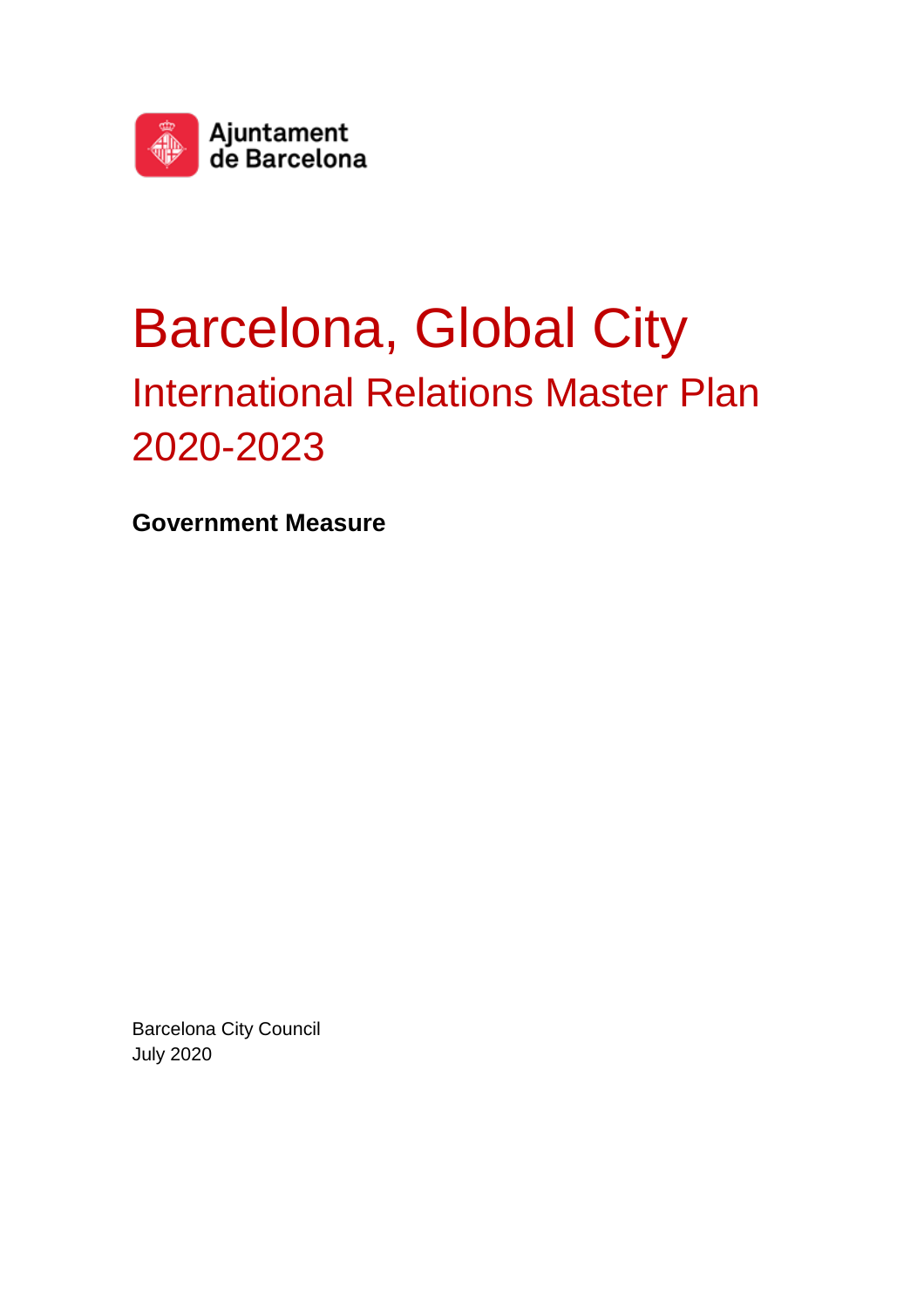| <b>PRESENTATION</b>                                                                      | 3              |
|------------------------------------------------------------------------------------------|----------------|
| <b>CONTEXT AND VISION</b>                                                                | 5              |
| <b>BARCELONA, WITH GLOBAL MUNICIPALISM SINCE THE RECOVERY OF DEMOCRACY</b>               | 5              |
| BARCELONA, COMMITTED TOWARDS THE DIGITAL TRANSITION FOR SUSTAINABLE DEVELOPMENT          | 6              |
| <b>BARCELONA, EUROPEAN METROPOLIS</b>                                                    | $\overline{7}$ |
| <b>BARCELONA, CAPITAL OF THE MEDITERRANEAN</b>                                           | 8              |
| <b>GREATER BARCELONA IN THE WORLD</b>                                                    | 9              |
| <b>STRATEGIC GOALS</b>                                                                   | 10             |
| PARTNERSHIPS AND ALLIANCES: BARCELONA, GLOBAL CITY                                       | 11             |
| PROSPERITY: BARCELONA, CAPITAL OF TECHNOLOGICAL HUMANISM                                 | 13             |
| PEOPLE: BARCELONA, CITY OF RIGHTS                                                        | 15             |
| <b>PLANET: BARCELONA GREEN DEAL</b>                                                      | 16             |
| PEACE: BARCELONA, CITY COMMITTED TO MULTILATERALISM                                      | 18             |
| <b>WORKING TOOLS</b>                                                                     | 19             |
| <b>COORDINATION</b>                                                                      | 19             |
| <b>CROSS-CUTTING</b>                                                                     | 20             |
| KNOWLEDGE MANAGEMENT AND EXCHANGE OF IDEAS, EXPERIENCES, PRACTICES AND POLICIES          | 21             |
| <b>TRANSPARENCY AND ACCOUNTABILITY</b>                                                   | 22             |
| <b>COMMUNICATION</b>                                                                     | 23             |
| <b>ANNEXES</b>                                                                           | 24             |
| <b>INTERNATIONAL NETWORKS OF CITIES</b>                                                  | 24             |
| INTERNATIONAL ORGANISATIONS AND INTERNATIONAL STUDY AND RESEARCH INSTITUTIONS PRESENT IN |                |
| <b>BARCELONA</b>                                                                         | 26             |
| <b>INTERNATIONAL INSTITUTIONS PRESENT IN BARCELONA</b>                                   | 26             |
| <b>OTHER INTERNATIONAL ACTORS PRESENT IN BARCELONA</b>                                   | 28             |
| <b>CONSULAR CORPS OF BARCELONA</b>                                                       | 29             |
| NETWORKS, ASSOCIATIONS AND ORGANISATION OF WHICH BARCELONA CITY COUNCIL FORMS PART       | 33             |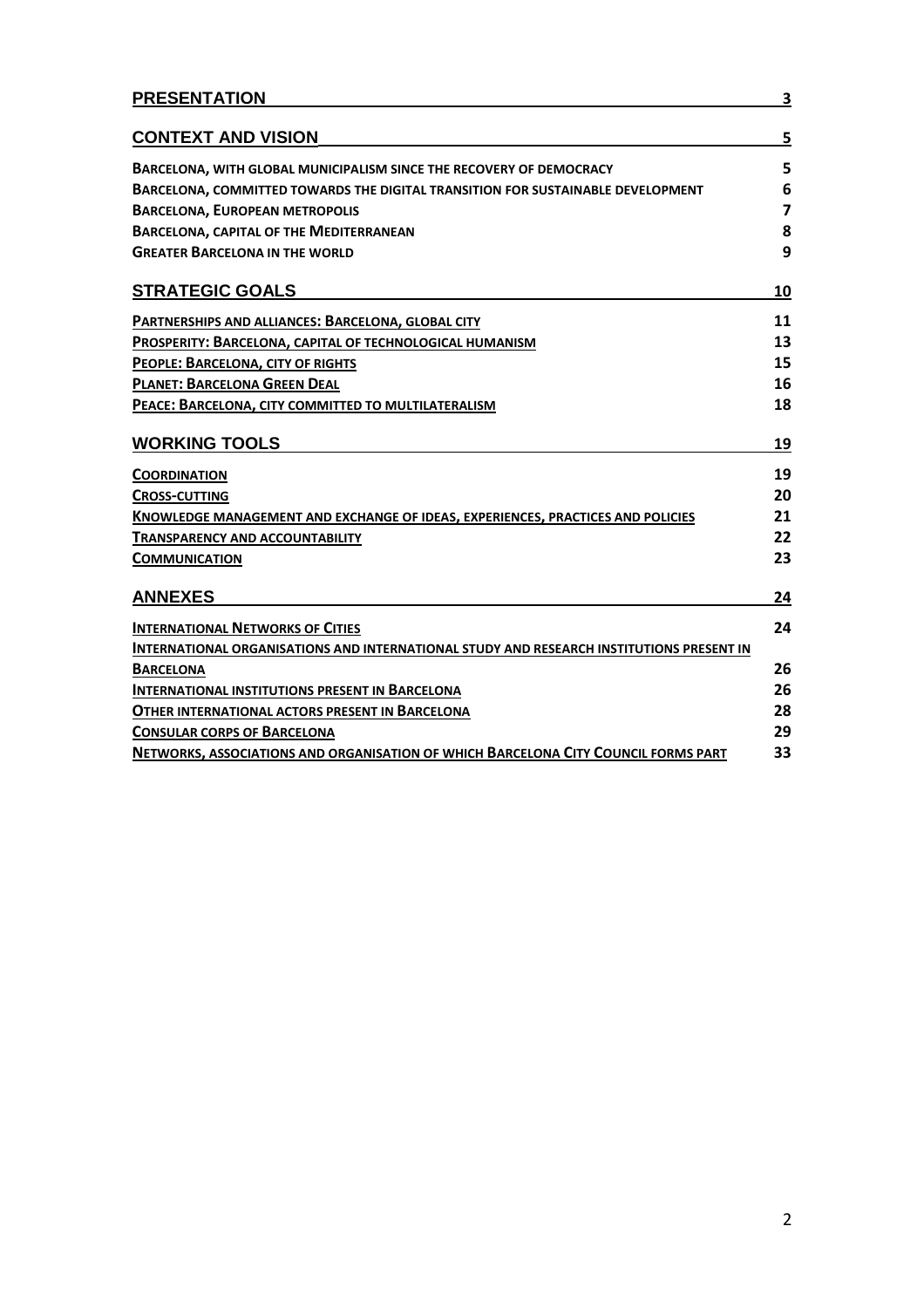# **Presentation**

Barcelona is a city open to the world, which has made its foreign projection and internationalisation one of its main hallmarks. The Government Measure "Barcelona Global City" includes the first International Relations Master Plan of Barcelona City Council, but the vision and goals presented here have been inherited from the whole of the international action of the democratic City Council: progressive municipalism rooted in the city and with the aim of making the city a global player with a transforming vocation.

This first Government Measure is being presented at a very specific time. Barcelona, like so many other cities in the world, has just gone through an unprecedented health crisis and is tackling an economic and social crisis of similarly exceptional dimensions. In this context, the international policy has been aimed at strengthening the municipal response to the pandemic, and is now at the service of the recovery.

At the same time, in 2020 we are celebrating the 75th anniversary of the creation of the United Nations, the 25th anniversary of the Declaration that launched the Barcelona Process for Euro-Mediterranean regional integration, and kicks off a new European budget that must respond to the threefold challenge of climate, social and digital.

Barcelona has been a city committed to global municipalism since the recovery of democracy, with a strong historical international presence which has made it a benchmark for other cities in the world. As a European city, Barcelona has been a major player in the construction and reform of a European project based on the values of human rights, freedom, equality, democracy and solidarity. As a Mediterranean city, Barcelona has contributed to the process of redefining and joint action of one of the areas in the world most affected by climate change and where one of the most unequal borders between the global North and South is located. Barcelona's commitment towards multilateral spaces - especially within the framework of city networks - is one of the backbones of the international relations policy presented here.

The unequivocally progressive character of Barcelona and the current Municipal Government takes on a clearly global dimension in the current context. At a time when the model of social, economic and ecological development around the world is at stake, it is impossible to govern the city without thinking about the world. This Government Measure is a commitment to a transformative international relations policy that promotes and defends a city model based on social progress, human rights, technological humanism, climate justice and feminism.

The Government Measure is based on the conviction that useful international action will only be possible if it is articulated as a cross-cutting public policy linked to the whole of government action. For this reason, the Master Plan proposes a model of international relations to advance the city as a global player, strengthening the provision of municipal services, and positioning Barcelona and its citizens in the world as a city of opportunities and rights. Thus, the Master Plan follows a structure that includes five major goals and twenty-four lines of work.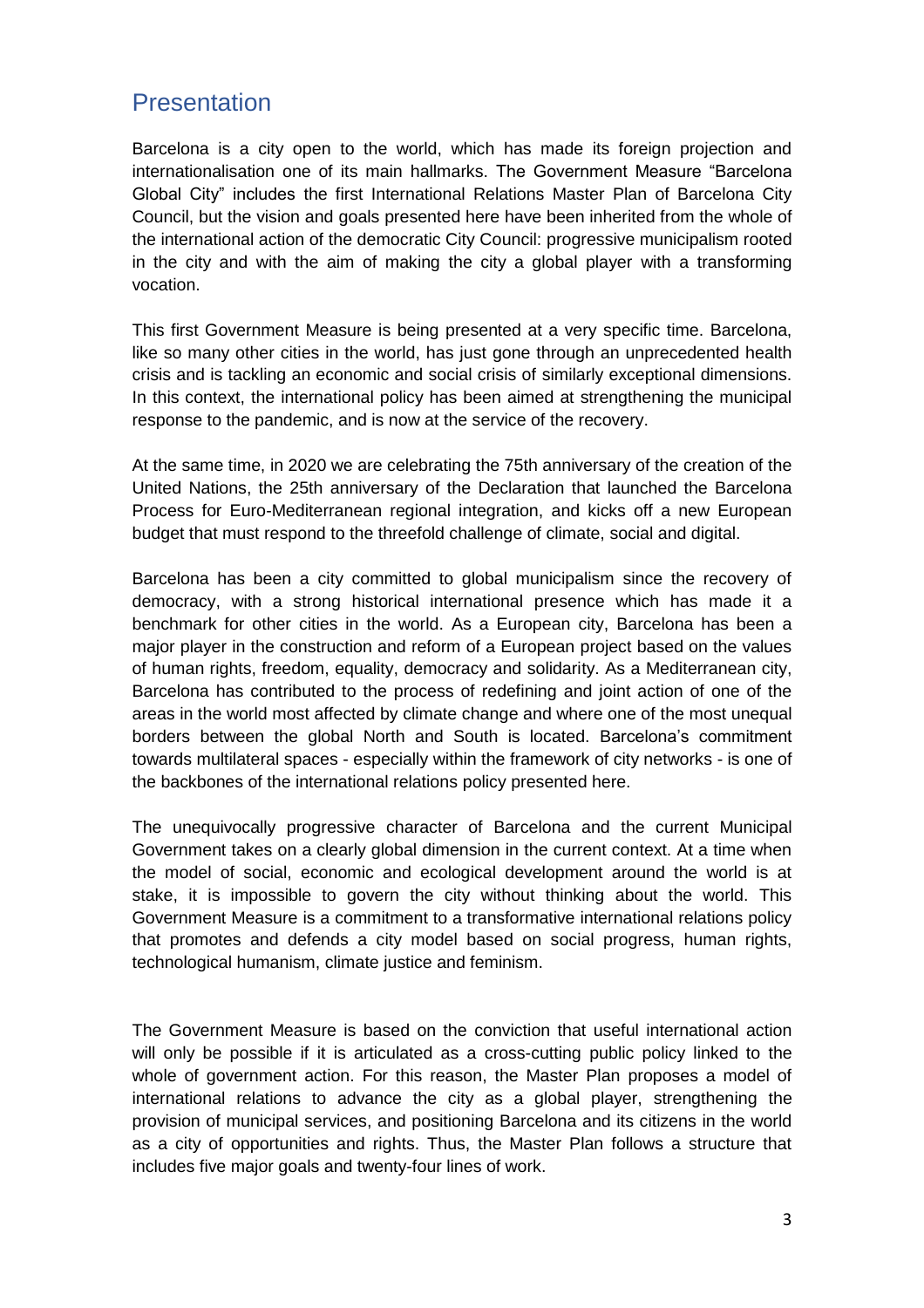In the first section presents the priority areas of action for international relations policy, collecting the legacy of the foreign policy of Mayors Serra, Maragall, Clos, Hereu and Trias and the first term of Mayor Ada Colau.

.

This is followed by the presentation of the strategic goals of international relations policy, based around the principles (the 'five Ps') that sustain the main global political framework: the 2030 Agenda. The axes of partnership and alliances, prosperity, people, planet, and peace incorporate the political goals and lines of action that are being promoted from the Department of International Relations. This combination between principles and lines of action allows the city's priorities to be linked with the global challenges and, at the same time, provide an international relations policy with objective elements that make it possible to set annual work agendas and carry out a suitable follow-up.

In the third section, we outline the details of the instruments of action that will be promoted by the Department of International Relations in order to carry out a public policy of international relations at the service of all municipal services and government action, following principles of good governance: transparency and accountability; internal coordination; cross-cutting; management of the knowledge produced through international exchanges, and communication of the work done.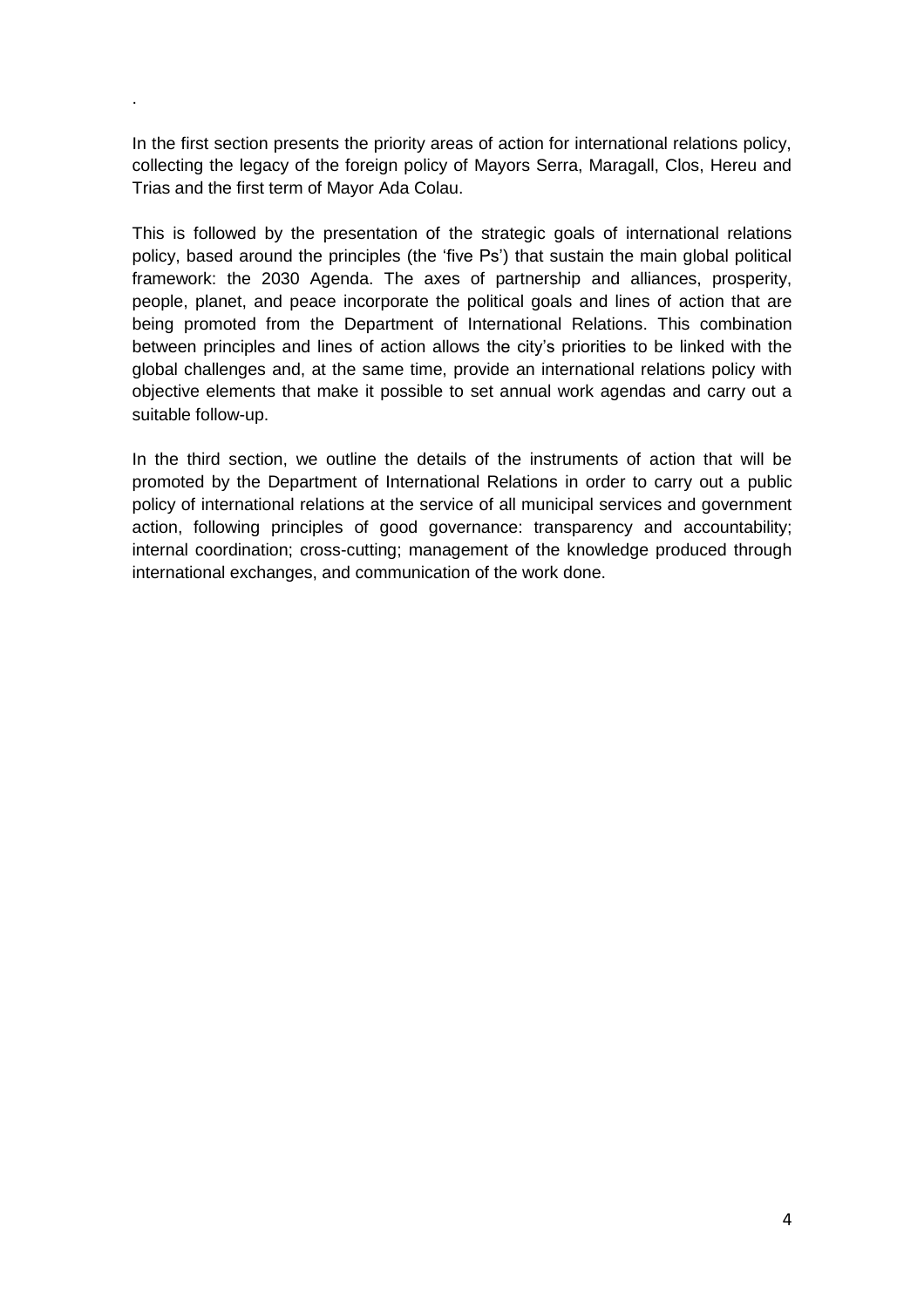# Context and vision

Barcelona is a global city that has historically made a commitment towards internationalisation, taking into account two of its defining elements: Barcelona is a European and Mediterranean city. Its history is strongly marked by these two components, as are today's challenges. Its international role very much depends on how the city is positioned in relation to these axes, and in the geopolitical space that these mark.

However, Barcelona isn't starting from scratch. In recent decades, Barcelona has strengthened itself at an international, European and Mediterranean level, and in its projection abroad. In fact, the city's international presence is both the result of the work done by the City Council and the city's recognition and attractiveness. Nowadays, Barcelona is the headquarters of different international organisations and entities rooted in the city, which define it as a city and place it on the world stage.

#### **Barcelona, with global municipalism since the recovery of democracy**

The vocation for internationalisation of Barcelona began to be built with the first democratic City Council, during the time that Narcís Serra was mayor (1979-1982). Although it was not marked as a priority line for the city, the international projection quickly became a defining feature of the public policy promoted by the mayor's office and one of the main axes of the city. From this stage, the birth of the idea of an Olympic Games in Barcelona stands out, that would place the opening to the world as a city project.

Based on this, during the period of Pasqual Maragall (1982-1997) the international projection deepened and expanded. The organisation of the Olympic Games in 1992 played a central role, but also the opening up of Barcelona's relations with the Mediterranean, which became crystallised in the conference, in 1995, which would lead to the beginning of the Barcelona Process. Mayor Maragall was a visionary in terms of the role of cities as global actors at a time when, unlike now, few people were involved: already in 1986, Barcelona promoted the network of major European cities, Eurocities along with the cities of Rotterdam, Frankfurt, Lyon, Milan and Birmingham. The netowrk was finally created in 1989. At a European level, the internationalist vocation of the City Council took the form of the presidency of Pasqual Maragall of the Committee of the Regions (1996-1997) and Barcelona's commitment to solidarity, especially with Sarajevo and the creation of District 11.

During the terms of Mayor Joan Clos (1997-2006), the City Council took specific steps to provide the city with the infrastructure and international weight required to implement this vision of cities as international actors: at a global level, Clos would be the first chair of the United Nations Advisory Committee of Local Authorities, and the first mayor in history to address the UN General Assembly. In addition, notable networks of cities such as UCLG and Metropolis were established in Barcelona, and bodies were set up and strengthened that have facilitated the city's positioning in various regions of the world (Casa Asia, Casa América Catalunya, IEMed – The European Institute of the Mediterranean, etc.). Beyond the presence of international network headquarters in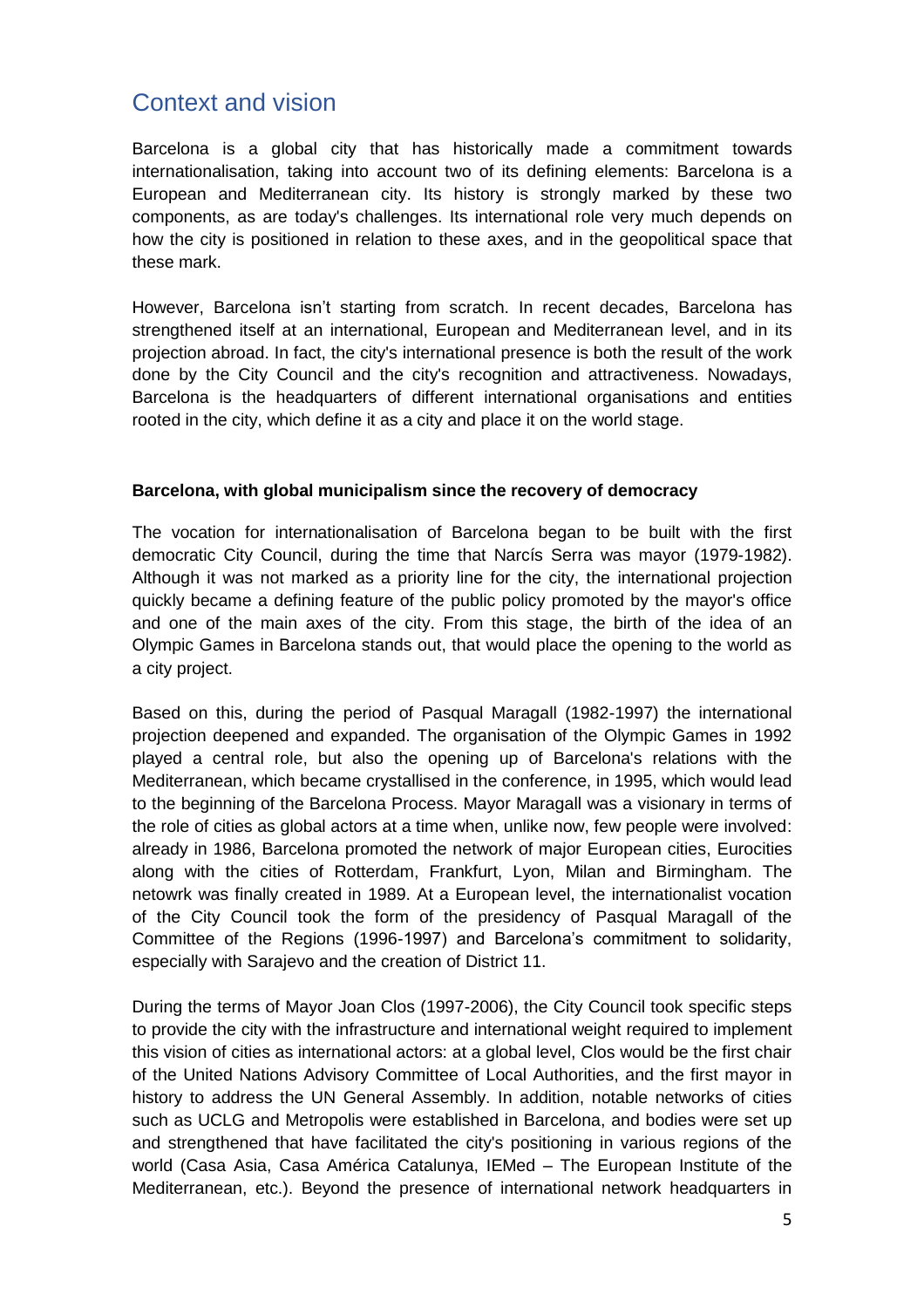Barcelona, progress was made in active participation within them, ensuring the city's contribution both to political positions in the face of international processes and in spaces for the exchange of experiences and knowledge transfer.

With these spaces consolidated, in the subsequent terms of the Mayors Jordi Hereu (2006-2011) and Xavier Trias (2011-2015), the city made a commitment to the opening of Barcelona to other regions of the world, such as Asia, while strengthening the idea of the need to turn internationalisation into a cross-cutting axis of all areas of the City Council. As a result of all the work done, Barcelona has also ended becoming a centre of attraction for major trade fairs, with a commitment towards new technologies and a broad conception of smart cities, making innovation the main element of the projection abroad of the city.

Since 2015, under the leadership of Mayor Ada Colau, the City Council has worked on giving international prominence to policies of the City Council, especially those regarding the right to housing, the social economy, the protection of social rights and the fight against climate change. This has made it possible to transfer to municipal networks, and their action before international bodies, a human rights approach regarding the challenges facing the world.

The processes of defining the latest agendas of the United Nations - from the 2030 Agenda to the New Urban Agenda, including the Paris Agreements - as well as the European construction, have counted on the active contribution of municipalism. This effort, with an impact at the global level, takes on even greater relevance in the current context of crisis of the multilateral system that has prevailed in international relations since the founding of the United Nations: new forms of authoritarianism have appeared in the world, national retreats are being produced in all the continents, and the space for civic and the defence of human rights on an international scale is becoming increasingly reduced.

Local governments from around the world are already proving that national governments, international institutions and international organisations will be able to count on cities a strong allies for achieving sustainable development, the ecological transition, the fight against inequalities and the defence of human rights. Mayor Maragall's vision of cities as global actors is more valid than ever: local governments must have a final say and a vote at the international decision-making table.

In this sense, city diplomacy is key to bringing the voice of cities to the multilateral spaces to which Barcelona is linked: the Euro-Mediterranean space, Europe and the United Nations. In all these areas, Barcelona's international action must necessarily go beyond strengthening the city's municipal leadership and link it to the main political programme that the international community has endowed itself with: the 2030 Agenda for Sustainable Development.

#### **Barcelona, committed towards the digital transition for sustainable development**

During 2015 and 2016 there was an unprecedented renewal of global agendas. Three were approved: one on climate (the Paris Agreement), one specifically urban (the New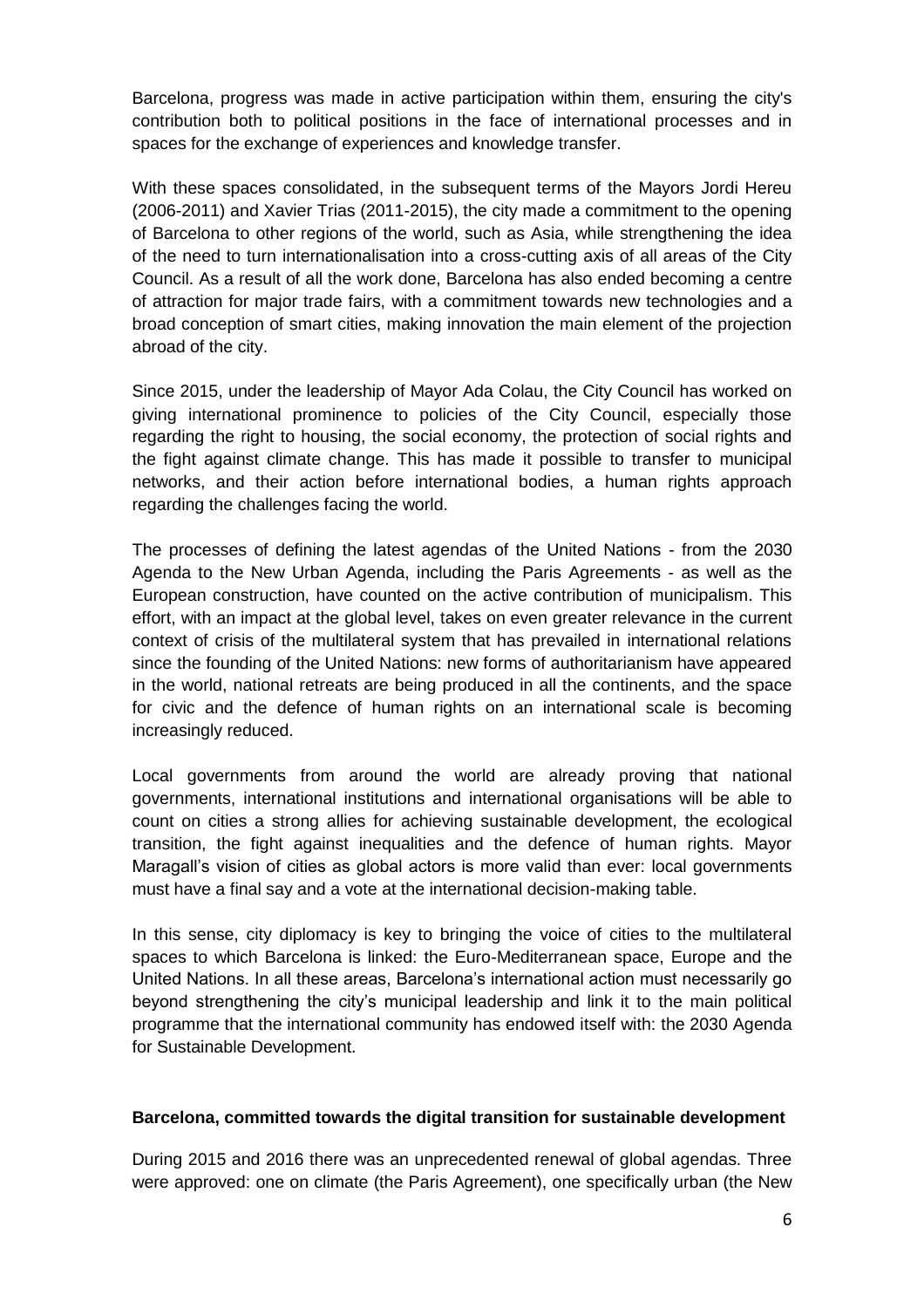Urban Agenda) and one global (the 2030 Agenda), which incorporates both climate action and the territorial and urban dimension of development within the framework of an international programme for a change in the economic, social and ecological model for sustainable development.

The 2030 Agenda is, therefore, a global programme "for the people, the planet and prosperity". However, it is calculated that implementation of more than 65% of the SDGs depends on the involvement of the local actors – with the City Councils playing the main role. In the city of Barcelona, this role is included in the Government Measure on the 2030 Agenda approved in Plenary on 31st January 2019.

To achieve the 2030 Agenda in its threefold dimension of social, ecological and economic sustainability, the digital transition is central: digital technologies are key to reducing emissions and building socially and climate-resilient economies. At the same time, digitalisation presents important challenges in achieving the SDGs such as reducing inequalities, gender equality, eradicating poverty or building sustainable growth and decent work. Artificial intelligence, the platform economy, or the digital divide (gender, socio-economic and territorial) are challenges that have a local dimension, but which also included in European and global regulations and agendas.

Barcelona aims to promote an ethical use of technology, promoting digital rights in the framework of a digital transition that works for everyone, at the service of sustainable development. The City Council, within the framework of the Cities Coalition for Digital Rights, Eurocities and UCLG, and also through city platforms such as the Smart City Expo, has the necessary tools to become an international benchmark for technological humanism and for locating the 2030 Agenda. The international action promoted by the Third Deputy Mayor's Office will promote the interests of the city and its inhabitants in key international debates to place the digital transition at the service of social justice and sustainable development.

#### **Barcelona, European metropolis**

Barcelona's privileged position as a European city necessarily means providing itself with instruments and lines of work that participate in the European construction project and improve its capacity to influence the policies and actions of the European Union. The city has led with other local administrations the vindication of a better recognition of municipal voices on the European stage, and we need to continue working in this direction. The participation in municipal alliances or city networks (Eurocities, European Council of Municipalities and Regions), is essential for strengthening the prominence and voice of Barcelona in facing the challenges of the European project. In the same way, the city aims to recognise and promote the participation of the city's actors in European initiatives, actions and projects.

In the same way, the city wants to recognise and boost the participation of city actors in European initiatives, actions and projects.

Climate change, ethical technological progress, deepening democracy, migratory movements or the protection of human rights are global challenges that, in Europe, we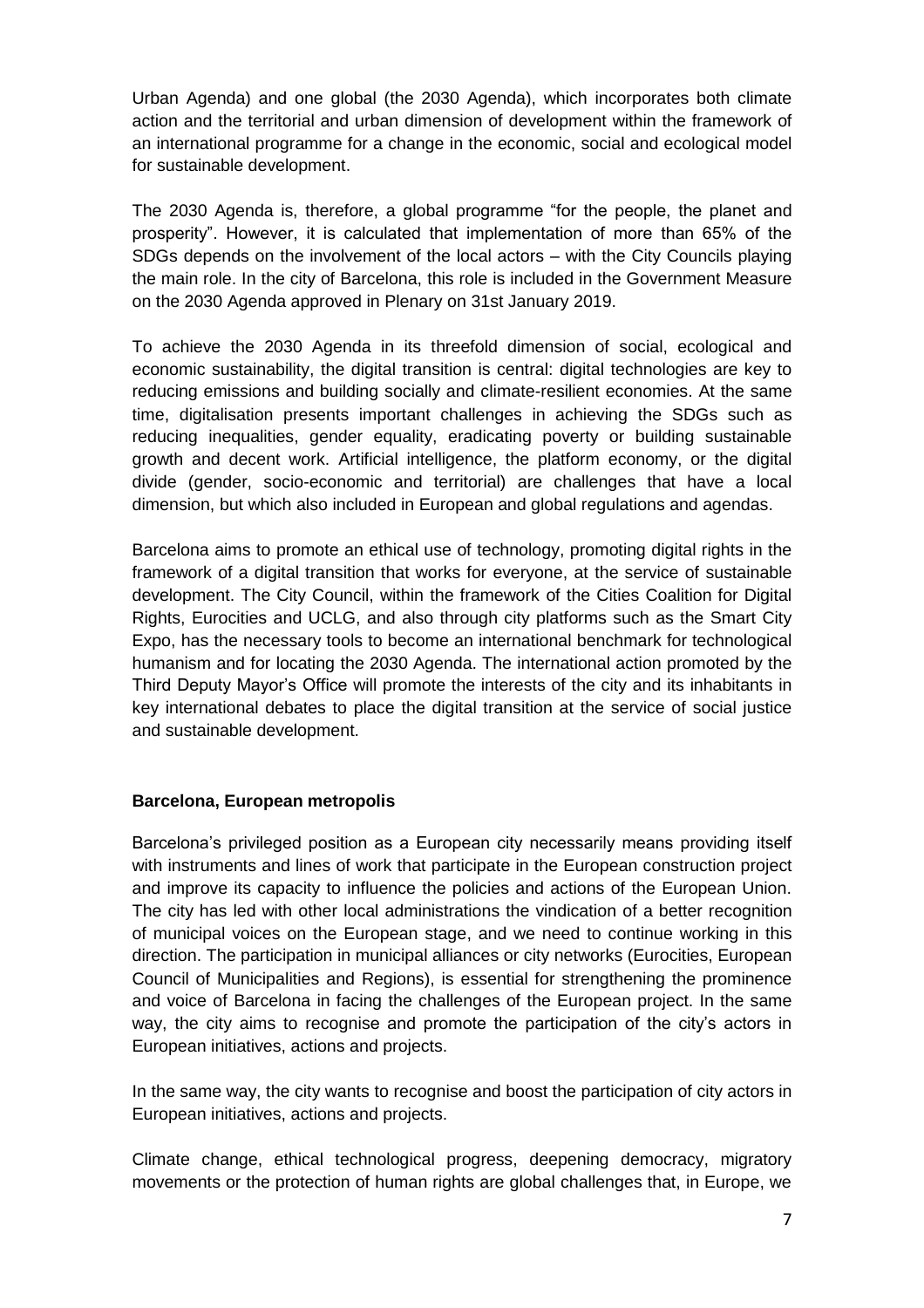can only tackle at Community level. To do this, it is necessary to promote at European level a model of a just, green, socially cohesive city with a digital model focused on people, which will require transformative political agendas on a European scale in order to make it a reality in Barcelona.

Through participation in European municipalism and the corresponding community bodies, Barcelona should position itself as a city committed to the European project, with a clear vision for the future of the continent and the role of the local world in its construction, and critical at a time when the values it advocates of human dignity, freedom, equality and solidarity, in accordance with the principles of democracy and the Rule of Law, that are being questioned.

Thus, Barcelona will participate in European debates and put on the table a European agenda aligned with the city's challenges, in a bilateral way (work agendas in the institutions, participation in European debate forums, leadership of citizen initiatives, etc.) but also through the networks in which it already participates, strengthening at the same time the strategic alliances with other cities and institutions. This task will be carried out taking into account the twofold dimension - political and financial - that characterises the city's relationship with the European institutions.

# **Barcelona, capital of the Mediterranean**

The Euro-Mediterranean area is particularly relevant in the context of global challenges: after the Arctic, it is the area of the world most affected by climate change, and it also forms the most unequal North-South border on the planet. However, the region's agenda has been marked by the need to manage emergencies such as migratory movements, and we run the risk of getting caught up in short-termism that prevents a structural, long-term vision.

Faced with an inter-state cooperation that has become stalled due to political and economic instability, the local world becomes a meeting point and for the search for solutions that work for both the northern and southern shores. Barcelona counts on excellent cooperation relations with capitals on both shores, both bilaterally and within the framework of municipal networks. Thus, it has everything in its favour to be able to recuperate the spirit of the 1995 Barcelona Declaration in a new framework of multilateral relations based on municipalism and leadership on both sides of the sea. A framework that allows us to respond to the Mediterranean and global challenges of peace, social justice and climate change.

However, if Barcelona holds this position in the Euro-Mediterranean region, it is because a series of institutions, in a more or less concerted way, were committed from the eighties onwards, each in their own way, to making a commitment towards a European and Mediterranean role for the city. Some entities present in the city today are the direct result of that effort, such as the IEMed (The European Institute of the Mediterranean). The decisions of the State Government, in agreement with the Government of the Generalitat and the City Council, were key to projecting Barcelona in this Euro-Mediterranean space. Coinciding with the Barcelona Summit in 1995 and with the establishment of the UfM (The Union for the Mediterranean) Secretariat in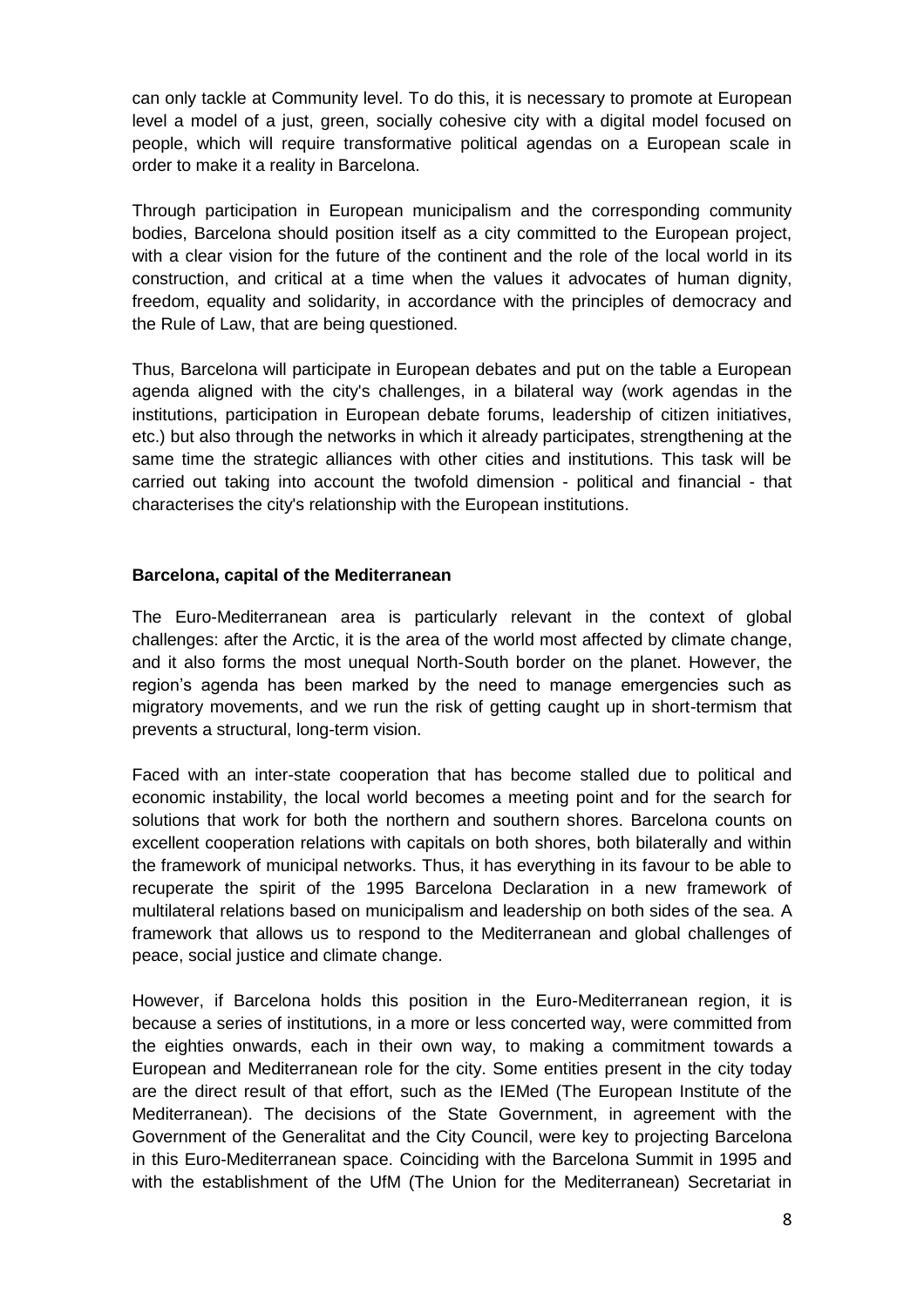2010, other entities in the city were aligned with this Euro-Mediterranean axis and, above all, there was the commitment towards some international organisations and entities interested in Euro-Mediterranean cooperation, for our city.

In this sense, Barcelona will develop actions in a bilateral and networked way with other cities in the region, and will collaborate with the institutions and bodies present in the city and that work in this space to project its external action and boost a diplomatic framework of Mediterranean cities.

# **Greater Barcelona in the world**

These challenges take shape on the ground in accordance with urban, social and economic logics beyond the administrative boundaries between municipalities. In the face of the 'lived city' - Greater Barcelona - the metropolitan dimension is key to designing and implementing innovative policies that allow the challenges to be tackled effectively at an appropriate level. We are unlikely to find effective and efficient solutions to make the transformations that the city needs if it is not experimenting in the local arena, adapting policies to the needs of the inhabitants of the metropolis, and scaling them beyond municipal administrative boundaries.

In this context, an international policy with a metropolitan perspective should be able to address the double challenge of facilitating both the cooperation and competition of Greater Barcelona in the world.

On the one hand, only by incorporating the 'lived city' in bilateral and network exchanges will we be able to find, at the international level, inspiring practices that can be adapted in the context of an urban complexity and administrative fragmentation that are common in most major metropolises in Europe and around the world.

On the other hand, only by projecting Greater Barcelona to the world will we be able to position ourselves clearly at the international level where European cities are becoming increasingly small in the face of the demographic, economic and climatic weight of megalopolises of other continents.

Barcelona City Council will contribute to the projection of Greater Barcelona by presenting the metropolitan reality in international exchanges and by boosting common participations and positions with other metropolitan administrations (City Councils, AMB – the Metropolitan Area of Barcelona, Barcelona Provincial Council) on the international stage.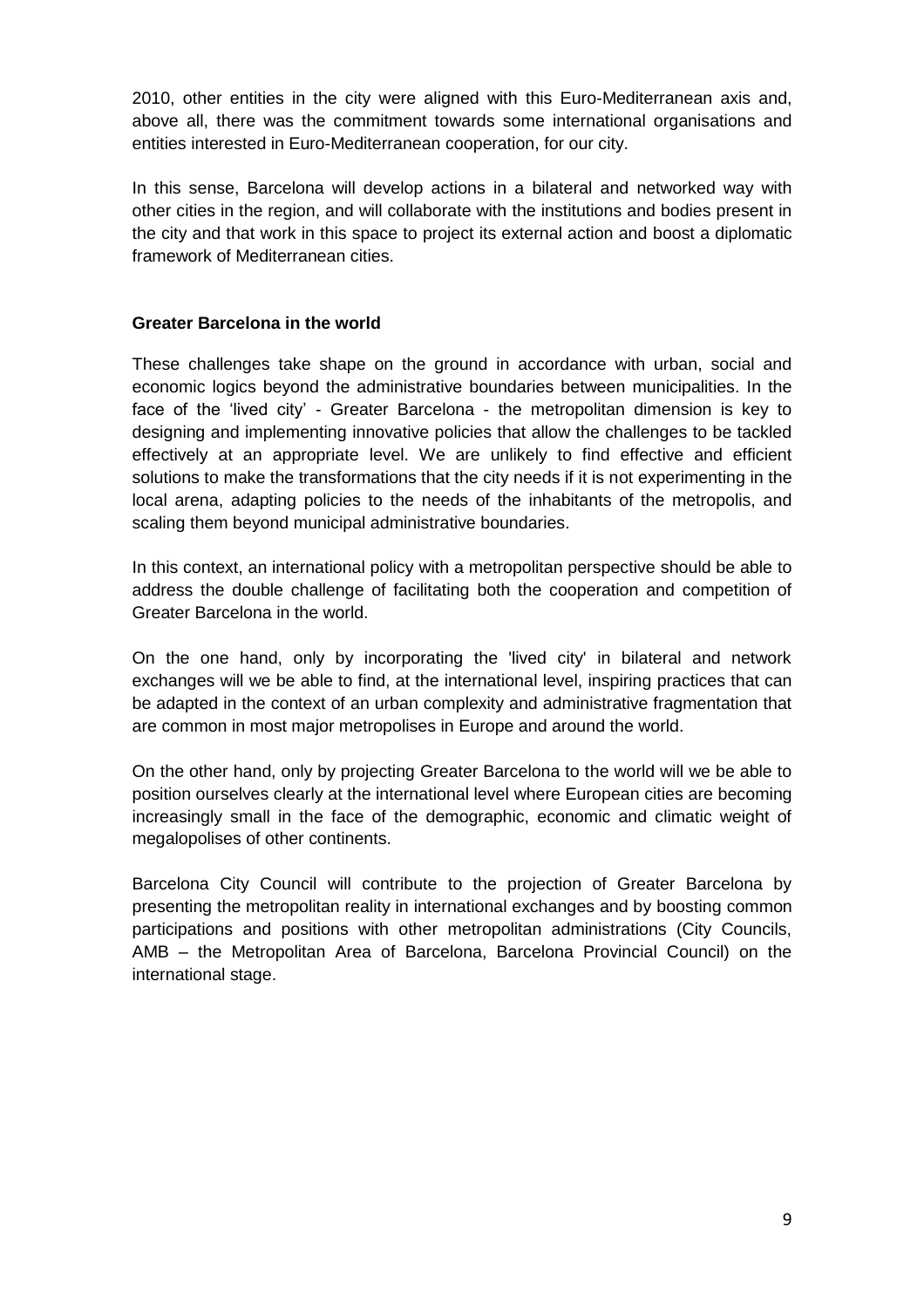# Strategic goals

The aim of this Master Plan is to consolidate the city of Barcelona as a global actor with its own voice in the construction of a global, European and Mediterranean scenario that, as enshrined in the principles of the United Nations, seeks to strengthen peace, international cooperation and the reduction of economic and social inequalities. At the same time, this strategy should allow the quality of the provision of municipal services to be strengthened through the exchange of knowledge with other cities - both bilaterally and within the framework of multilateral spaces such as city networks - as well as strengthening the international promotion of the city to attract talent and opportunities.

Achieving these goals requires a combination of different lines of action and instruments that aim to ensure the proper implementation of this Master Plan. In this sense, the thematic goals of the strategy have been defined following the logic of the five principles (the 5 Ps) around which the 2030 Agenda for sustainable development is based: partnerships and alliances, prosperity, people, planet, and peace.

This combines the challenge of 'leaving no one behind' with the recognition that, to achieve this, it is necessary to influence the decisions that are taken at the supranational level, which determine the city's manoeuvrability.

The logic of the 5 Ps allows us to easily and quickly affect the contents of the 17 SDGs and incorporate them in the external action of Barcelona City Council. Thus, the goals and lines of action linked to the 5 Ps reinforce the historical dimensions of social inclusion, gender, inclusive economic growth, solidarity, and climate change, combined with what, in fact, is the natural environment of international relations: partnerships and alliances to strengthen Barcelona's voice, presence and actions on the global stage.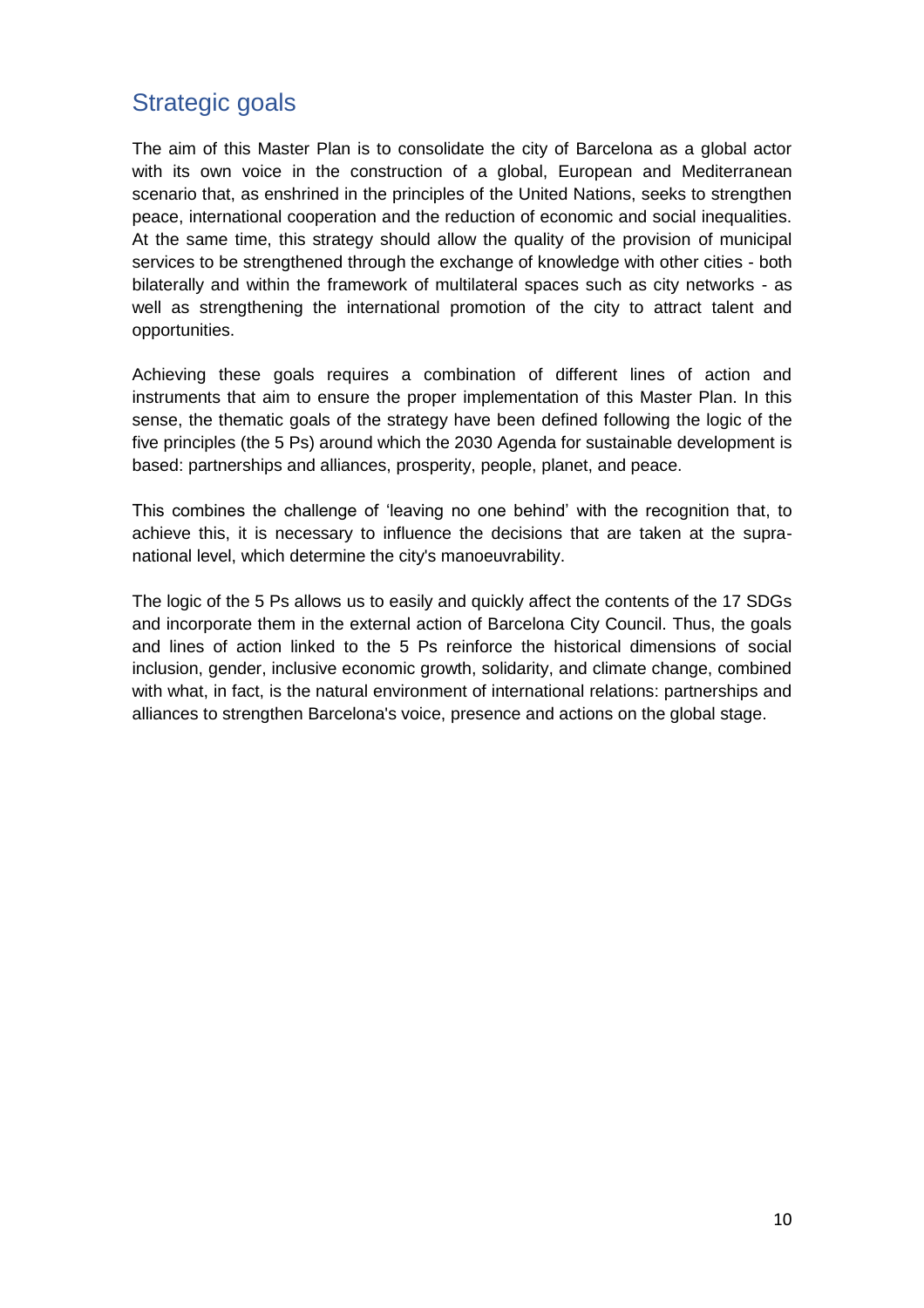# **Partnerships and alliances: Barcelona, global city**

The projection of Barcelona in the world is, in essence, the projection of a city model that puts people at the centre. The City Council's international relations policy needs to be able to promote the city's interests, values and political proposals in the world and, at the same time, establish the international action in the territory.

In order to promote the interests of the city of Barcelona and its citizens everywhere, the City Council has stable instruments that seek to consolidate and intensify the city's bilateral and multilateral relations. The establishment of municipal alliances is key in this regard, and requires the strengthening of the city's presence in those international networks that it considers to be of a strategic nature. At the same time, it is also essential to create alliances with stakeholders in the social and economic field, so as to promote and boost internationalisation processes that include the key principles that the city of Barcelona is working on.

Furthermore, Barcelona is home to internationally renowned organisations that represent the city in various international spaces, and also hosts the fourth largest consular corps among the cities in the world that are not state capitals. It is necessary to strengthen alliances with these organisations in order to strengthen the voice of Barcelona and its citizens in the world, but also to land the local impact of international action.

# **Goal P1:**

 $\triangleright$  To strengthen strategic alliances, at local and international level, to project Barcelona, its citizens and municipal policies in the world

# **Lines of action:**

- P1.1. Strengthening strategic alliances and promote learning projects, cooperation and co-creation of joint policies with other cities around the world
- P1.2. Establishing a work agenda with the institutions of the European Union to strengthen the transformative role of Barcelona and o maximise the political and financial opportunities of the city at the European level
- P1.3. Making a commitment towards international municipalism and affecting global agendas to strengthen the role of cities in global governance, through municipal networks
- P1.4. Strengthening alliances with international institutions working in the field of cities
- P1.5. Deepening relations in a strategic way with the diplomatic corps in Barcelona and the foreign communities in Barcelona
- P1.6. Promoting relations with international organisations based in Barcelona and reinforcing their capacities and impact in the city
- P1.7. Boosting the fact of Barcelona being the Euro-Mediterranean capital
- P1.8. Promoting the projection of the 'Greater Barcelona' on the global stage
- P1.9. Fostering reflection and specialised thinking on the role of Barcelona on the international scene, supporting institutions and promoting initiatives that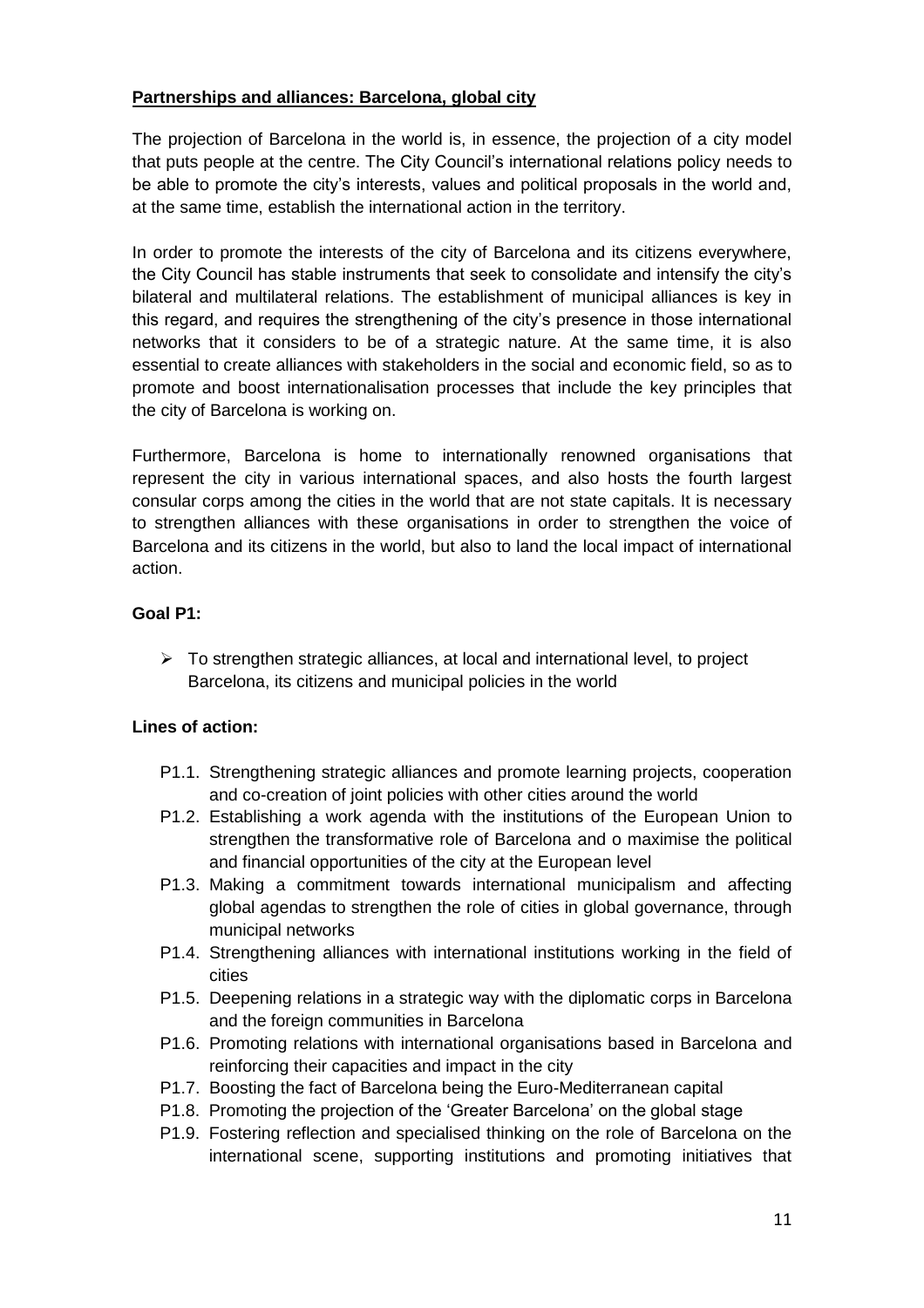generate knowledge about cities and offer solutions to local and global challenges.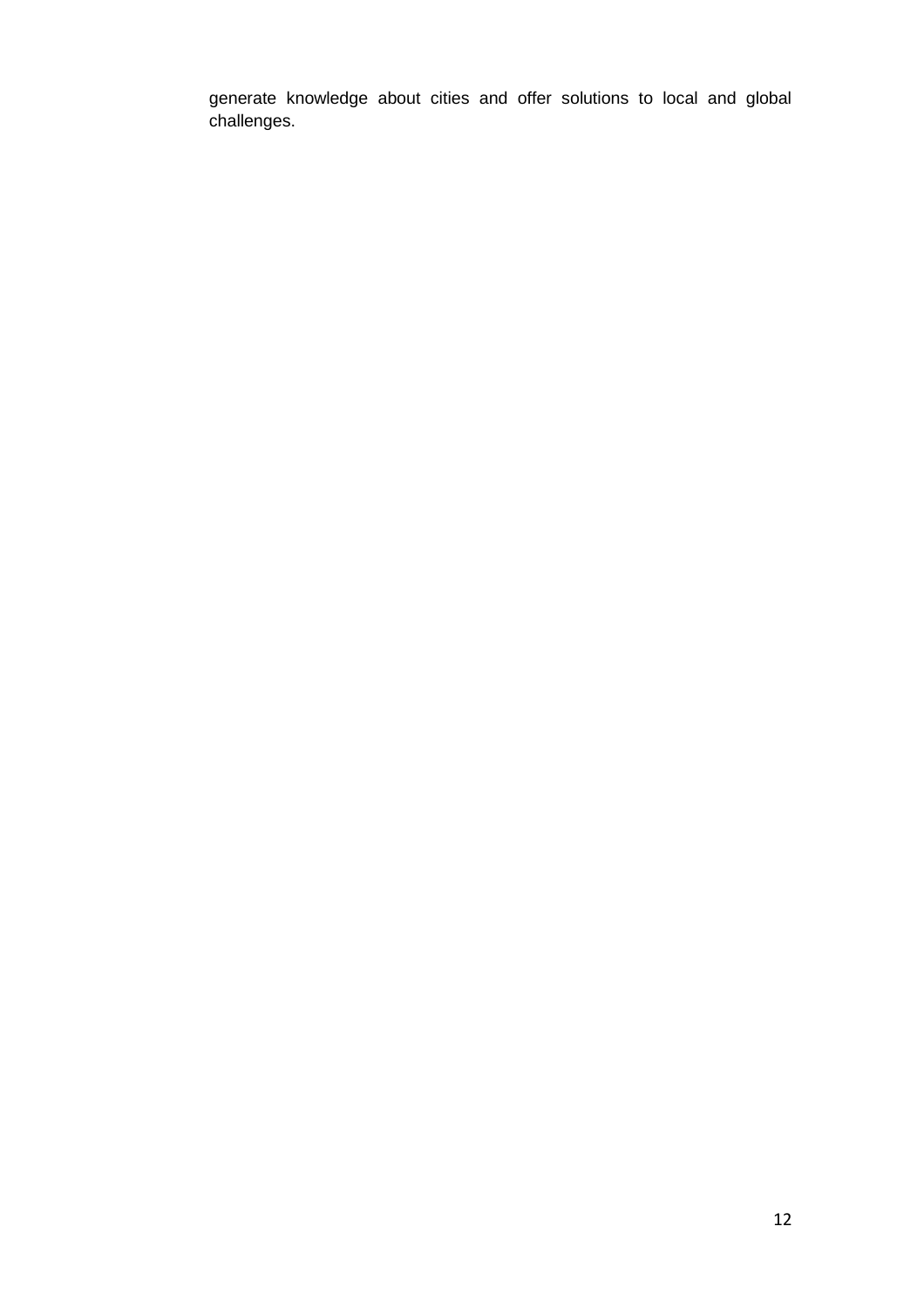# **Prosperity: Barcelona, capital of technological humanism**

Barcelona leads a digital city model based on technological humanism - generation and protection of digital rights, technological innovation at the service of social progress and the fight against climate change. However, policies to innovate and promote technological progress pose ethical, geopolitical, and governance challenges that go beyond the strictly municipal realm. Today, the governance of technology (data, artificial intelligence, 5G, digital services, etc.) is articulated around state government, European institutions and global digital cooperation agendas.

Therefore, the defense of the values of a digital city centered on people involves articulating joint strategies with other European cities and around the world to influence the global debates on digital cooperation and community regulations that will define the future of technological governance.

At the same time, technological innovation is one of the main axes of the city's promotion work. In the current context, it is essential to make a firm commitment to Barcelona as a meeting point for organisations, companies and institutions around the world, and to contribute to the attraction of economic, technological and scientific opportunities.

In this sense, fairs and congresses such as the Smart City Expo World Congress or the Mobile World Congress must have institutional support for an international projection that strengthens Barcelona's position in the world as a city of opportunities and, at the same time, projects a model of public-private partnerships that link together major events in the territory - through programmes such as Smart City Week or Mobile Week - and attracts quality and sustainable tourism.

# **Goal P2:**

 $\triangleright$  To position Barcelona as a scientific and technological hub which promotes a model of technological development with the people at the centre, and with an impact on the European and international digital and innovation agenda.

# **Lines of action:**

- P2.1. Boosting actions, alliances and strategies aimed at fostering a digital agenda based on technological humanism, especially in relation to the European Union and within the framework of the Eurocities Knowledge Society Forum, as well as the Cities Coalition for Rights Digital
- P2.2. Accompanying the city's international projection actions for attracting talent and opportunities, and enabling contacts, exchanges and alliances with other cities and networks to promote the economic dimension of the city and the internationalisation of its companies as an axis of local economic development.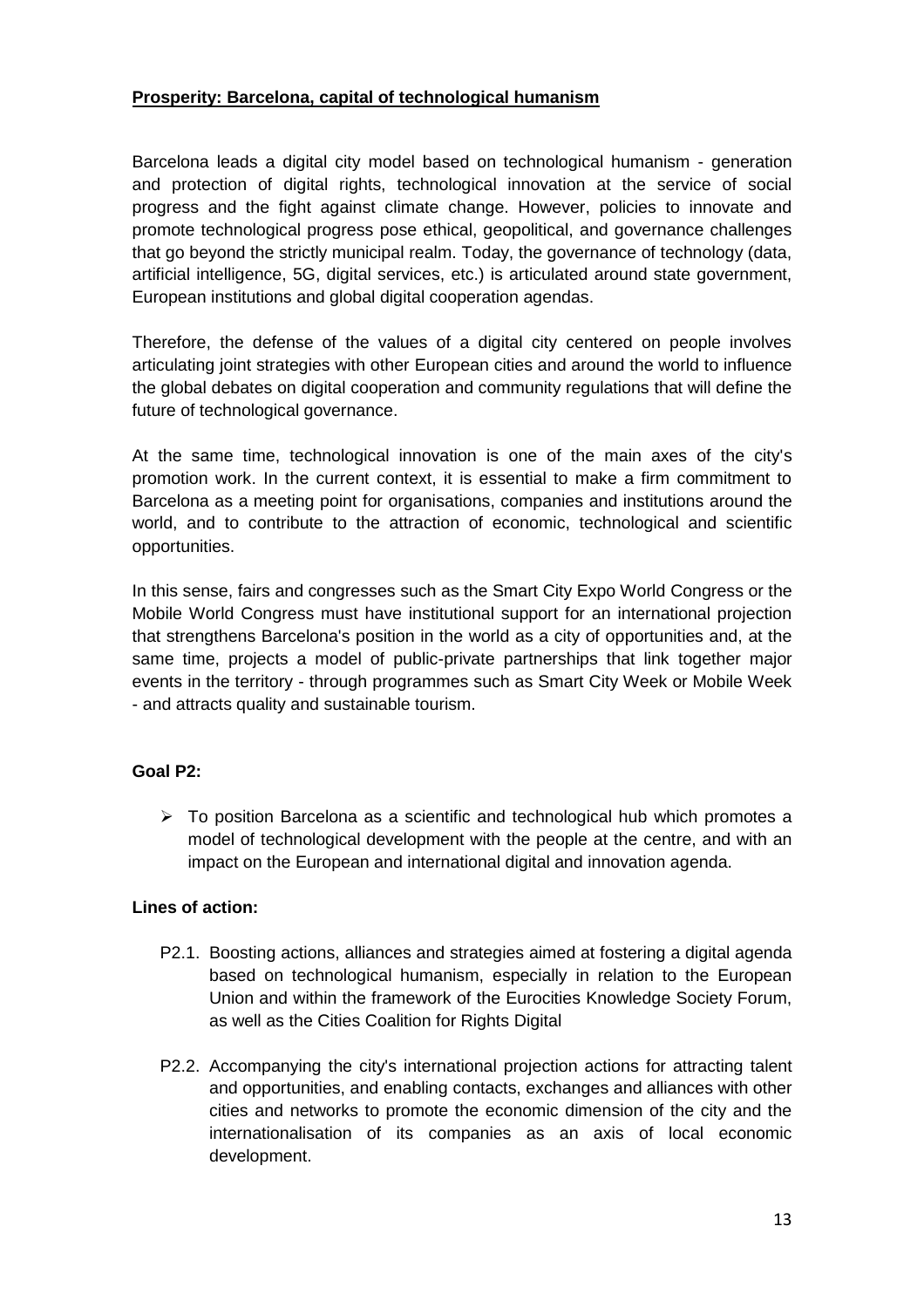- P2.3. Strengthening actions aimed at consolidating Barcelona as a model for the Social and Solidarity Economy - SSE.
- P2.4. Accompanying the cultural action in its role of external projection of Barcelona.
- P2.5. Strengthening the link and exchange of knowledge with cities in the Asia-Pacific region, especially in the field of digital innovation.
- P2.6. Providing support for research centres, universities and social organisations in the territory that work on issues of international impact and interest.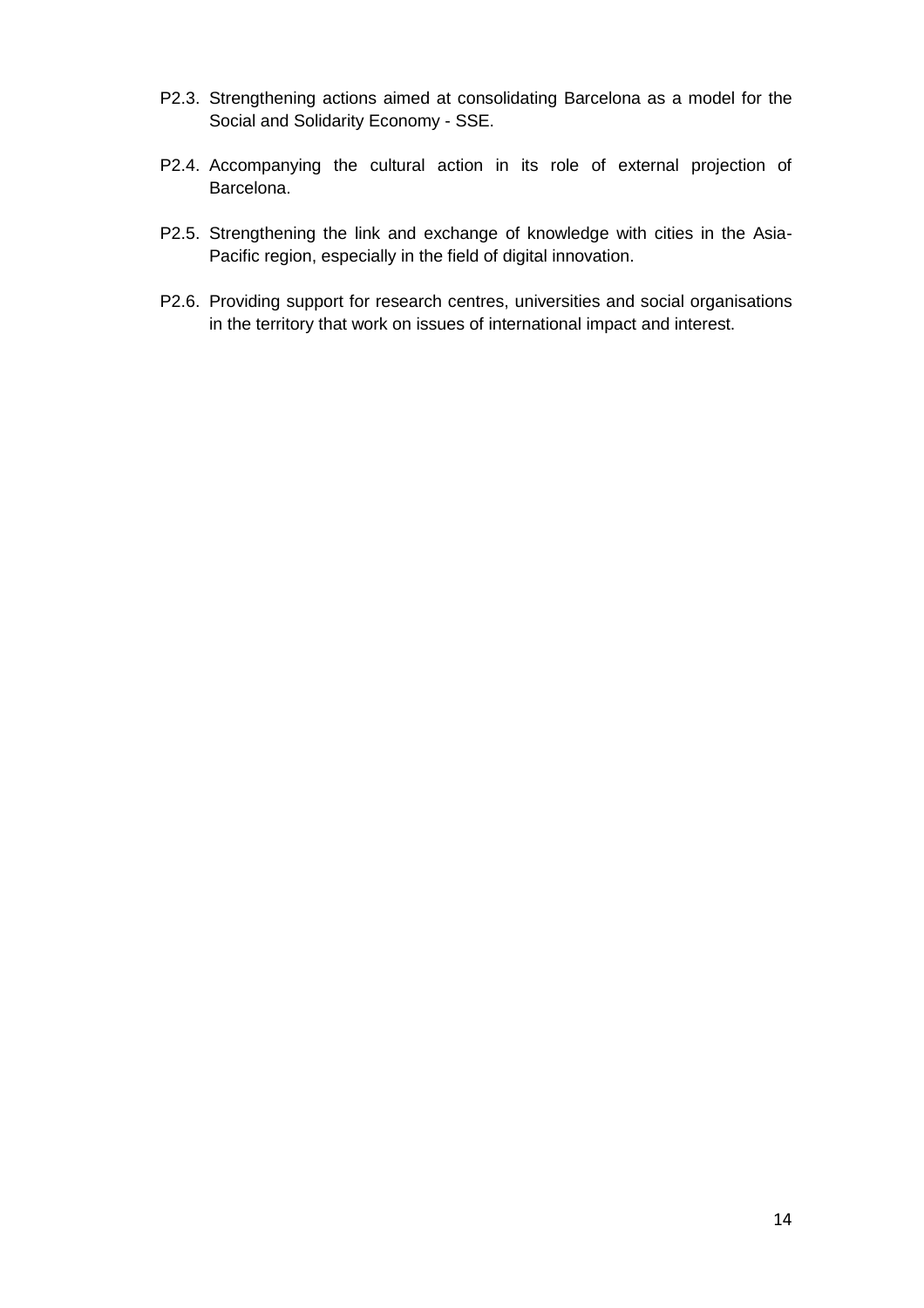# **People: Barcelona, city of rights**

In the 2030 Agenda and the SDGs, People highlights the social dimension of sustainable development. It seeks to end poverty and hunger, in all its forms and dimensions. And at the same time, it seeks to ensure that anyone can develop their potential in dignity and equality in a healthy environment. Advancing sustainable development means putting people at the centre of public action.

Barcelona has a major challenge in social inequalities, which adds to global dynamics and discourses against diversity, pluralism, and an integrative conception of human rights. In a world in which more and more governments are implementing policies that go precisely in this direction, Barcelona, in alliance with other major progressive cities, must work to reposition human rights and equality as a framework for international debates, and exchange innovative practices that strengthen municipal action in this area.

At the same time, climate or digital challenges are also a priority for the city that generates changes in what we understand in terms of living in decent conditions. Local action for climate justice and technological humanism is necessary for Barcelona to promote the recognition of new digital and climate rights that allow a digital and ecological transition to be tackled with the people at the centre.

It is in this sense that the axis of 'People: Barcelona, city of rights' aims to strengthen the work of the City Council in the promotion of human rights and the dignity of people, ensuring equality and updating the rights system humans in the light of new climate and digital challenges.

# **Goal P3:**

 $\triangleright$  To promote the defence of rights, feminism and diversity in the international action of the City Council, in order to contribute to European and global spaces and agendas that foster human rights, gender equality and the recognition of new digital and climate rights.

#### **Lines of action:**

- P3.1. Consolidating the city of Barcelona as a global player with its own voice in the construction of a global scenario that seeks to resolve economic and social inequalities, and that contributes to strengthening the human rights system through the recognition and guaranteeing of new rights.
- P3.2. Promoting within municipal networks a discourse for fostering human rights and the recognition of the work of local governments in guaranteeing these especially through public services.
- P3.3. Supporting actions of respect and protection of human rights, gender equality and diversity in the actions of Barcelona City Council, promoting the exchange of good practices and the generation of joint strategies and policies with other cities.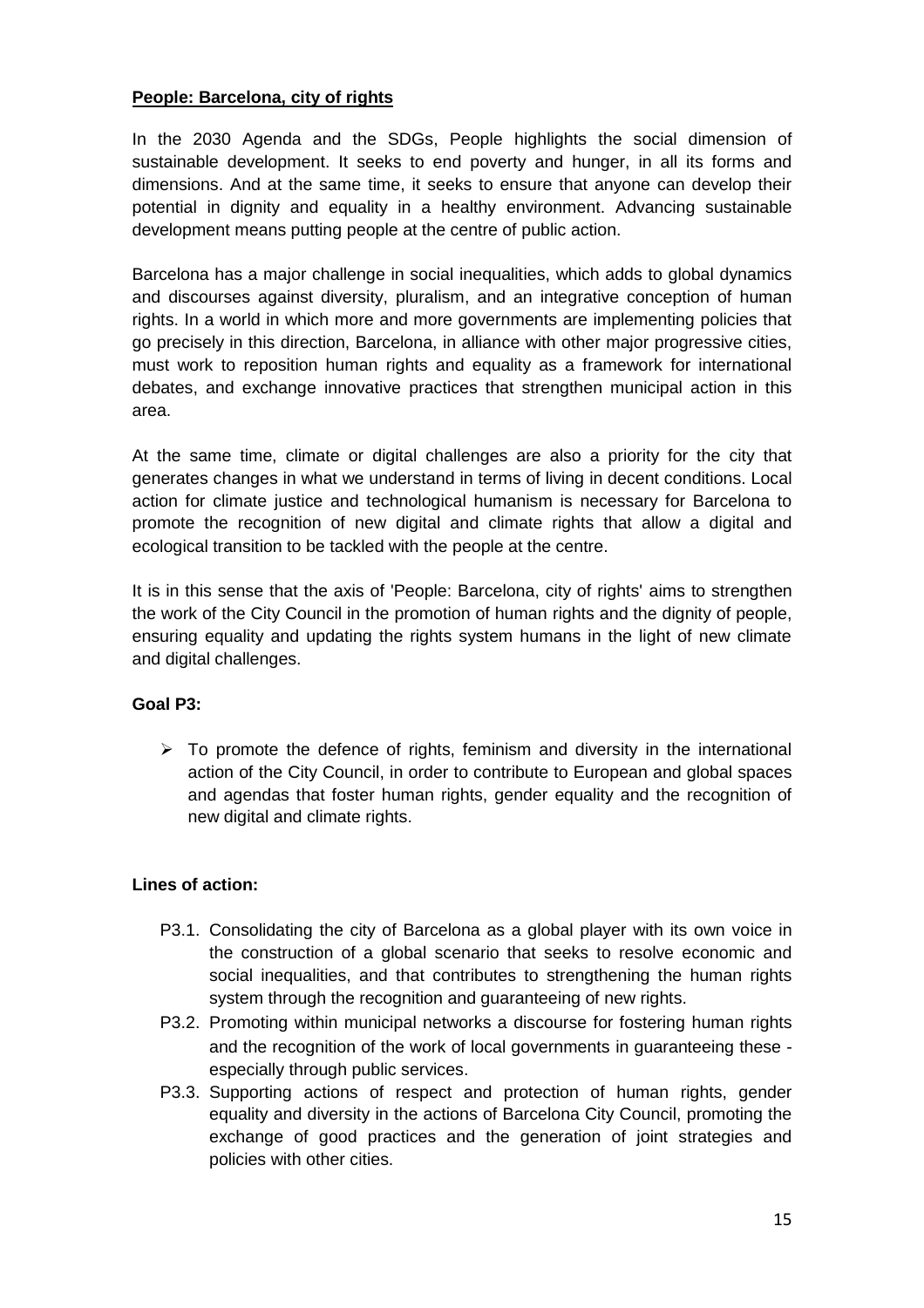# **Planet: Barcelona Green Deal**

Despite the global dimension of climate change and the existence of intergovernmental agreements for the reduction of greenhouse gases and the limitation of rising temperatures, it is increasingly recognised that the implementation of effective climate policies in the National and global settings will largely depend on the involvement of cities and their governments.

Cities are effectively responsible for 80% of total energy consumption and 70% of carbon emissions and other greenhouse gases, despite accounting for only about 3% of the planet's territory. The rapid process of global urbanisation can have a detrimental effect on the consumption of non-renewable resources and create new ecological vulnerabilities, given that due to their geographical location and population concentration, most cities are especially vulnerable to the effects of heat waves, floods or storms.

At the same time, cities also host the knowledge, technical resources and political will to boost practical and effective mitigation and adaptation policies. In fact, it is these policies that often fill the governance gap left by a multilateral order (marked by the United Nations Framework Convention on Climate Change, the Kyoto Protocol and the Paris Agreement), not always capable of generating the global climate solutions the planet needs.

Barcelona, like so many other cities around the world grouped in networks such as C40, ICLEI-Local Governments for Sustainability or the Global Covenant of Mayors for Climate and Energy, has approved a Declaration of Climate Emergency that not only sounds the alert but also sets in motion local policies for a just ecological transition: a Green Deal for Barcelona.

The wide range of changes needed - green economic transformation, infrastructure adaptation, sustainable mobility - require more ambitious policies at a European level, changes in the regulatory framework to expand municipal capacity for action, and more resources to ensure that the ecological transition leaves no one behind.

Thus, the City Council's international climate action will be aimed at achieving these objectives, for which it will be essential to promote Barcelona's fair transition model at an international level, and also to promote links with Community policies that allow resources to be achieved of European climate funds.

# **Goal P4**:

 $\triangleright$  To promote a political and financial framework, European and international, favorable to the model of fair ecological transition of the Barcelona Green Deal.

#### **Lines of action:**

P4.1. Providing support to initiatives that reinforce Barcelona's commitment against climate change and the ecological transition. To provide support for political advocacy initiatives that strengthen Barcelona's commitment to climate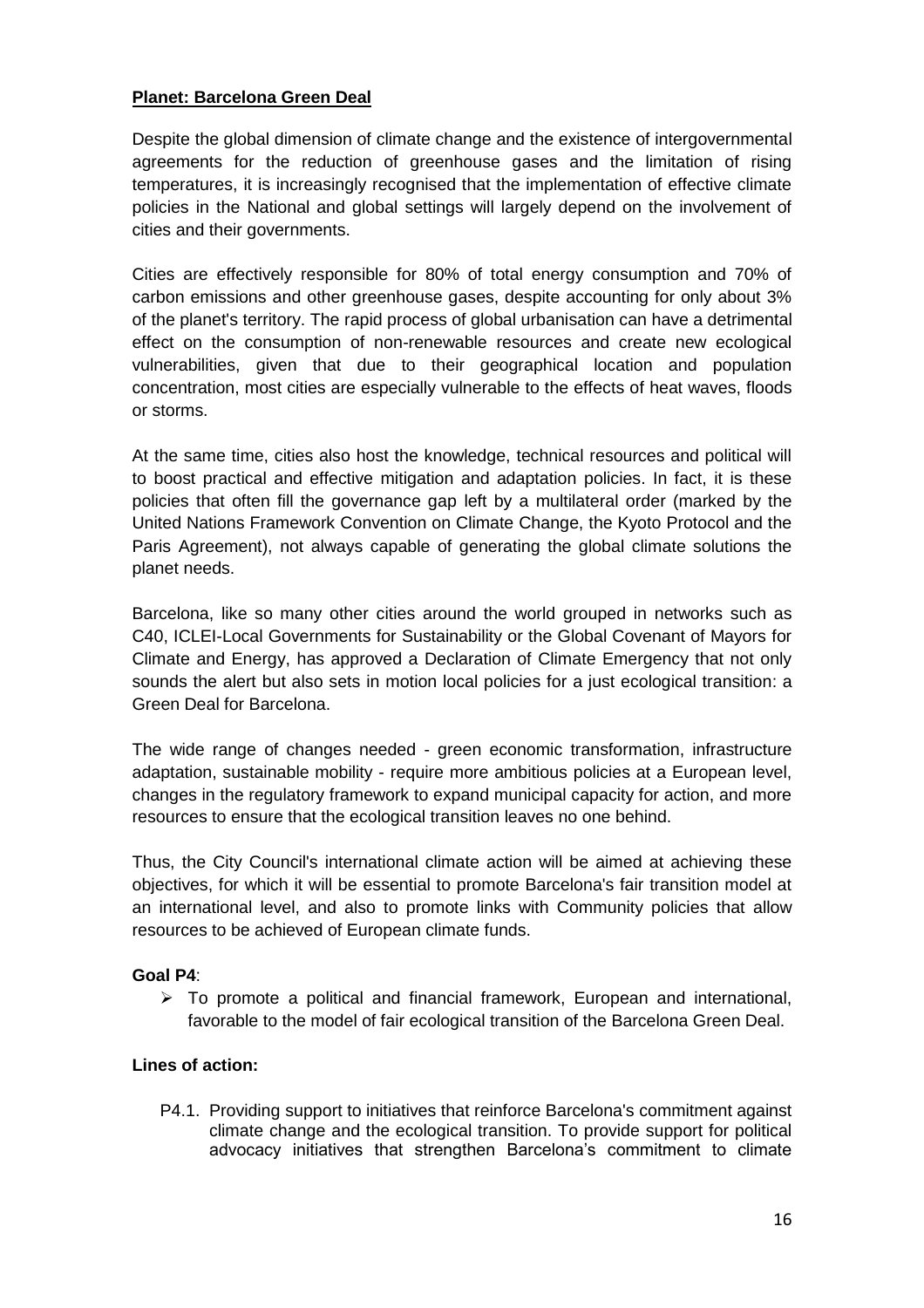change, and that seek the international recognition of local governments in the ecological transition.

- P4.2. Boosting and accompanying international initiatives that contribute to consolidating Barcelona as a benchmark city in the field of the green economy, mitigation and adaptation strategies, renewable energies or sustainable urban planning and mobility.
- P4.3. Influencing EU organisations in order to facilitate access to European funds for a fair climate transition that will strengthen the implementation of the Barcelona Green Deal.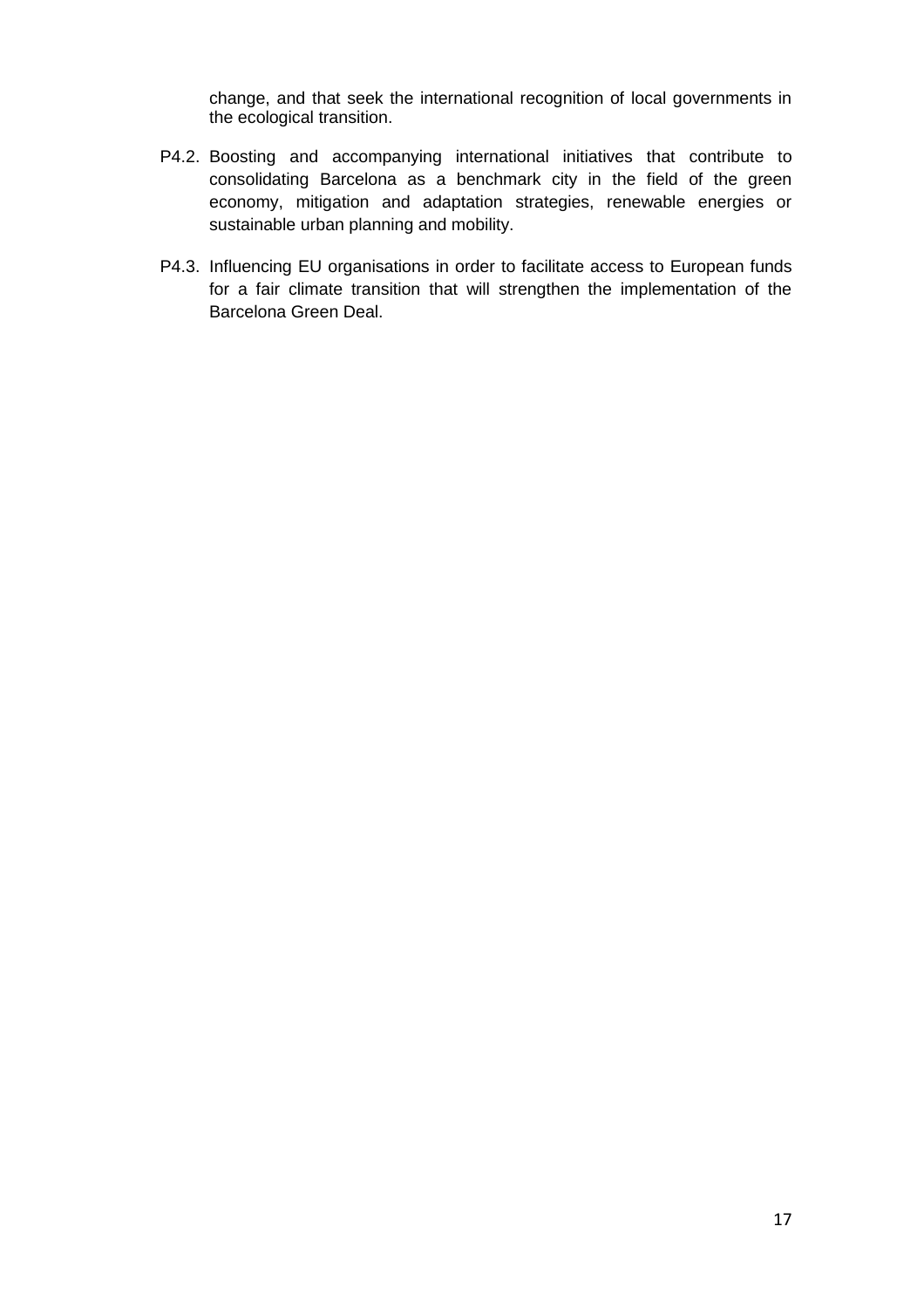# **Peace: Barcelona, city committed to multilateralism**

Barcelona City Council has a long tradition of contributing to peacebuilding by getting involved in multilateral governance and international political processes through global municipalism.

In a context of unilateral retreats on the global stage, the city's commitment to multilateralism involves not only its defence, but above all, its reform. The international system must be more effective and more inclusive: cities - the spaces where crises occur and opportunities are generated - must be counted on to be able to participate. It is impossible to transform the city without thinking about the world: local governments and the people of the cities they represent must be able to have their own voice on the multilateral stage.

In the 2019-2023 term of the City Council, a historic milestone (the 75th anniversary of the UN) and two elements that open a window of opportunity to advance in the inclusive reform of the multilateral system come together.

On the one hand, the cross-cutting and coordinated action of the City Council to locate the 2030 Agenda in municipal policies and the city as a whole, involves the ability to assess the degree of achievement of the 2030 Agenda. That, in turn, contributes to international debates on sustainable development with evidence on local processes and results, as well as the formulation of policy recommendations to expand and improve regulatory frameworks at the national and international levels.

On the other hand, the appointment of the Mayor of Barcelona as Special Envoy for the United Nations and the Global Development Agenda, on behalf of UCLG, will allow the City Council to lead the progress in recognizing the role of local governments by the UN through international municipalism and city diplomacy.

#### **Goal P5:**

 $\triangleright$  To promote the reform of the multilateral system to make it more inclusive, with the possibility of active participation of cities on the international stage, and defend the interests of Barcelona and its inhabitants.

# **Lines of action:**

- P5.1. Promoting the participation of Barcelona City Council in the international processes linked to the city's major agendas - social rights, technological humanism and the Barcelona Green Deal, under the umbrella of the 2030 Agenda.
- P5.2. Institutionally accompanying the city's solidarity initiatives that tackle global issues.
- P5.3. Providing institutional support for the City Council's external action on human rights.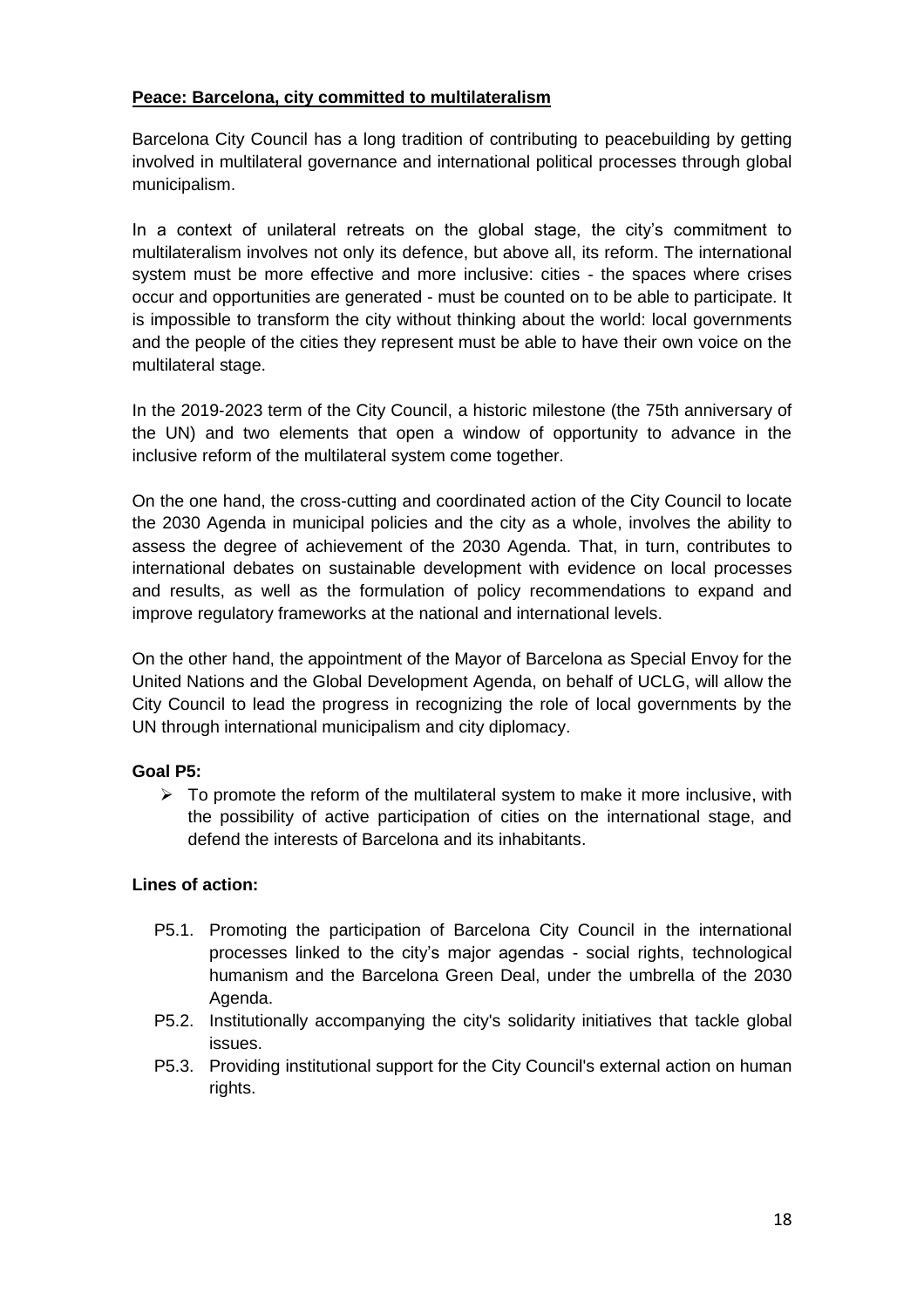# Working tools

Barcelona's international policy is driven by the Third Mayor's Office and is structured through the Department of Services of International Relations. Currently, the **Third Mayor's Office of the 2030 Agenda, Digital Transition, Sports and Territorial and Metropolitan Coordination** also includes areas such as innovation and knowledge; good governance, transparency and e-government; the zoo and animal welfare; districts and decentralisation; and international relations and city diplomacy.

The aim of the **Department of International Relations** is, on the one hand, to enhance Barcelona's interaction and impact on the world through participation in various areas of international action and, on the other, to coordinate and provide coherence and support for the City Council's international activity. In this way, added value is given to the priorities of the council.

The Department is organised into specialised units by geographical regions and coordination units with the international action of each of the Deputy Mayor's Offices. In order for all the voices of Barcelona City Council on the international stage to be heard in a coordinated way and with the shared values of the city, it is necessary to bring the Department of International Relations closer to the work of the other Deputy Mayor's Offices and other municipal units.

The instruments of action seek to facilitate work within the City Council through coordination and cross-cutting action, and also with the public through information and communication. It also seeks to strengthen the collection and transmission of knowledge and practices that improve the policies and actions carried out by the City Council, as well as the evaluation, transparency and accountability.

The aim is to ensure that the instruments identified serve to achieve and reinforce the main goals of the Master Plan:

G1. Consolidate the city as a global actor with its own voice;

G2. Strengthen the quality of the provision of municipal services through the transfer and exchange of knowledge, and

G3. Strengthen the city's international promotion to attract talent and opportunities.

# **Coordination**

In line with the actions and activities carried out by the Department for International Relations, the proposed instruments seek to improve internal coordination in relation to the development of the Master Plan (Monitoring indicators), consolidate the team's applied knowledge (Specialised training) and to reinforce the support offered to the rest of the City council units (Portfolio of services).

#### **Monitoring indicators**

Through the development of the annual agenda of the Master Plan, the activities and work initiatives that provide content to each of the lines of action of the 5Ps will be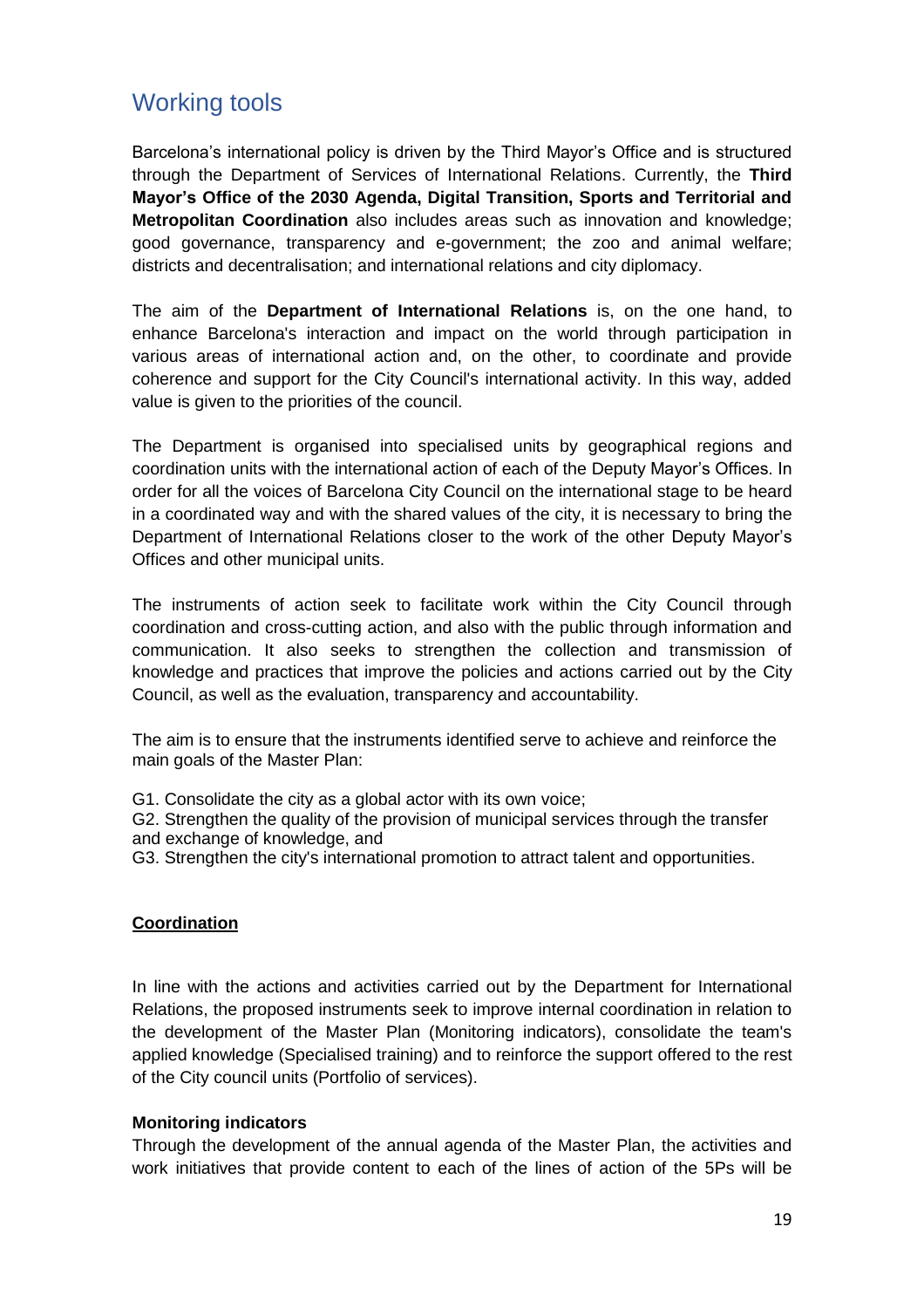detailed. In this way, it will be possible to monitor the level of execution of each of the activities, as well as the lines of action and each of the axes of work (Ps). At the same time, and since the specific objectives of each axis are linked to the main objectives of the Master Plan, it will be possible to monitor the level of achievement of these.

# **Portfolio of services**

The aim of this instrument is to systematise and articulate the different services that the Department of International Relations provides to the different Deputy Mayors' Offices to strengthen their international action, in line with the municipal mandate and the Master Plan. The aim is to facilitate the support tasks of the Department of International Relations, and at the same time, to provide detailed, agreed and accessible information to the other areas and units of Barcelona City Council to maximise the collaboration and achievement of the certain goals.

# **Specialised training**

In collaboration with universities, research centres and social entities in the territory that work on issues of international impact and interest, it seeks to establish a calendar of training activities that serve to strengthen the specific knowledge of the people who make up the Department of International Relations, as well as to offer spaces of debate and discussion to debate current issues or of special interest for the urban field in the international scene.

# **Cross-cutting**

The mission of the Department of International Relations is to coordinate and give coherence and support to the international activity of Barcelona City Council. For this reason, the unit has specific points of contact for each Deputy Mayor's Office and Councillor's Office, with the aim of ensuring cohesion in the external action of all areas of the City Council.

# **Cross-cutting Coordination Working Group**

The aim of this Coordination Working Group with focal points of other Deputy Mayors' Offices and Councillors' Offices and departments is to establish, on a regular basis, a dialogue between the Directorate of International Relations and the other units of Barcelona City Council, to ensure consistency in actions and maintaining a constant and shared flow of information

The Coordination Working Groups wants to encourage the exchange of information, not only with the Department of International Relations, but also between all areas, in order to ensure cohesion in the external action of Barcelona City Council. The Working Group must also validate the catalogue of services offered by the Department of International Relations to the rest of Barcelona City Council, and to identify specific training or knowledge management needs.

#### **Thematic Sessions**

In the interest of promoting coherence in the external action of the different units of Barcelona City Council, the thematic sessions seek to offer a space for debate and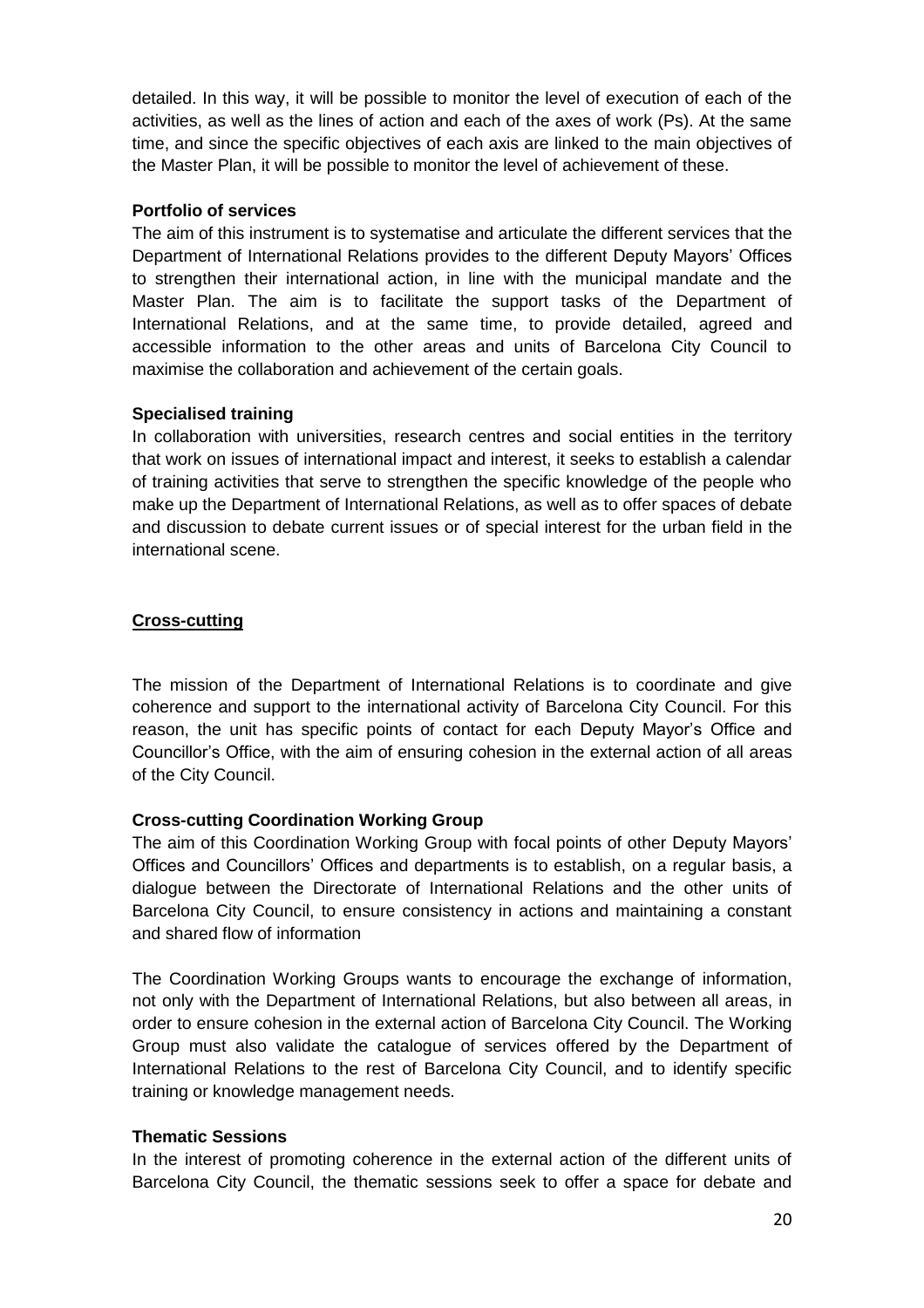knowledge to all people working on international affairs in the City Council on issues that are considered of special relevance. At the same time, the thematic sessions should also serve to articulate and deepen the role of Barcelona City Council in multithematic networks such as, for example, Eurocities, or the follow-up of specific topics such as the Green Deal or the Digital Agenda of the European Union. The thematic sessions may arise as an initiative of the Department of International Relations or from the requests of other units, and may be carried out internally or with external support and is deemed necessary.

### **Office for Relations with the European Union**

Barcelona City Council's relations with the European Union incorporate two dimensions: political and financial. Both are part of the same value chain: aligning European regulations, policies and programmes with municipal priorities through political advocacy; strengthening the identification of European fundraising opportunities; accompanying the municipal units in the presentation, execution and justification of European projects, and disseminating the results at the European level, thus reinforcing the city's position before the European institutions.

Currently, however, these two functions are organically separated within the City Council. So as to strengthen the City Council's European policy, providing it with internal cohesion and expanding political and financial opportunities, a unit responsible for relations with the European Union will be designed.

This unit will seek to improve the coordination and visibility of the City Council's participation in European projects, and maximise the City Council's political impact on European decisions, priorities and policies of municipal interest. At the same time, the resulting unit will identify funding opportunities of interest for the areas and units of the City Council, and will provide technical support to areas wishing to apply for competitive projects, as well as their eventual execution and justification of the funds granted.

# **Knowledge management and exchange of ideas, experiences, practices and policies**

The accumulation of knowledge and shared experiences of the city of Barcelona with other cities and networks is considerable, and it must be used to disseminate and capitalise, at an international level, on the most innovative initiatives promoted by the City Council. At the same time, it is essential to continue working with other cities to face common challenges, sharing knowledge, experiences and actions that serve to move forward together in the search for innovative solutions.

It is necesaary to improve the management of knowledge produced by the city or learned from other local experiences. Doing so means taking advantage of new technologies, and allowing efficiency to be increased and costs to be reduced, recognising and leveraging the experience of local government staff.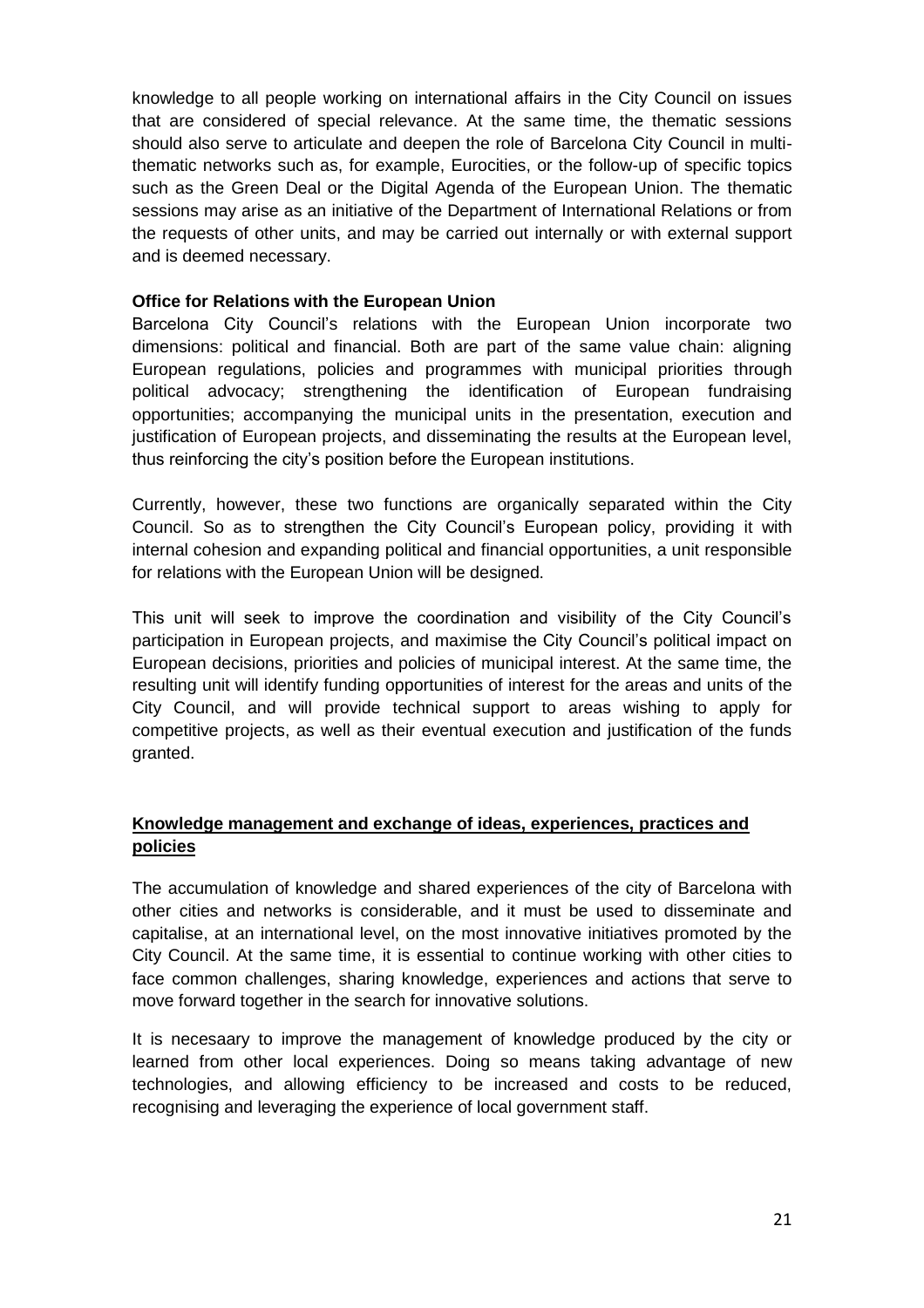# **Foresight Unit**

The foresight unit seeks to identify which key issues at the international level can be a challenge for the city of Barcelona, and to anticipate future scenarios in the face of these, offering, where appropriate, alternatives for action. The aim of the unit, which should work intensively with internal and external actors, is to be able to adapt Barcelona City Council's response to changes on the international stage that impact on the local world, working with the people responsible who correspond in the definition of propositional actions. For this reason, the foresight unit will be included within the Department of International Relations but will work closely both with the other municipal areas and with the organisations with an international projection in which the City Council forms part.

#### **Knowledge transfer: P2P - peer2peer**

Different units and departments of Barcelona City Council promote many actions for knowledge transfer in matters aimed at improving the City Council's public policies and services. Knowledge transfers should be understood bilaterally, as a dialogue between two or more cities seeking to improve public action in their territories. To carry out and identify these P2P actions and their follow-up in a better way is key to improving knowledge transfer and making better use of accumulated knowledge.

#### **Inventory of good practices**

Similar to the previous instrument, the inventory of good practices aims to serve as a catalyst for knowledge transfer actions, and at the same time, highlight and give visibility to the actions implemented by Barcelona City Council that have led to an effective improvement of the actions and public services aimed at the citizenship.

#### **Transparency and accountability**

In accordance with the city's commitment to transparency and integrity in Barcelona City Council, the International Relations Master Plan must establish the necessary mechanisms to comply with the municipal mandate of good governance.

The monitoring mechanism proposed as an instrument of internal coordination for the Department of International Relations should serve to know the different actions and review if necessary their implementation, while it should serve to facilitate accountability of the Department.

#### **Six-monthly monitoring report of the Master Plan**

This follow-up tool seeks to guarantee transparency in the monitoring and achievement of the different lines of action of the Master Plan, as well as making it possible to allow its general development to be known in relation to the established goals. The sixmonthly reports will be prepared by the Department of International Relations and presented to the Commission of the Municipal Council which is the competence of the Third Deputy Mayor's Office.

#### **Application of transparency**

In response to the mandate of transparency of Barcelona City Council, the Department of International Relations also collaborates in providing access to the information necessary to facilitate the control of municipal action. Through the City Council's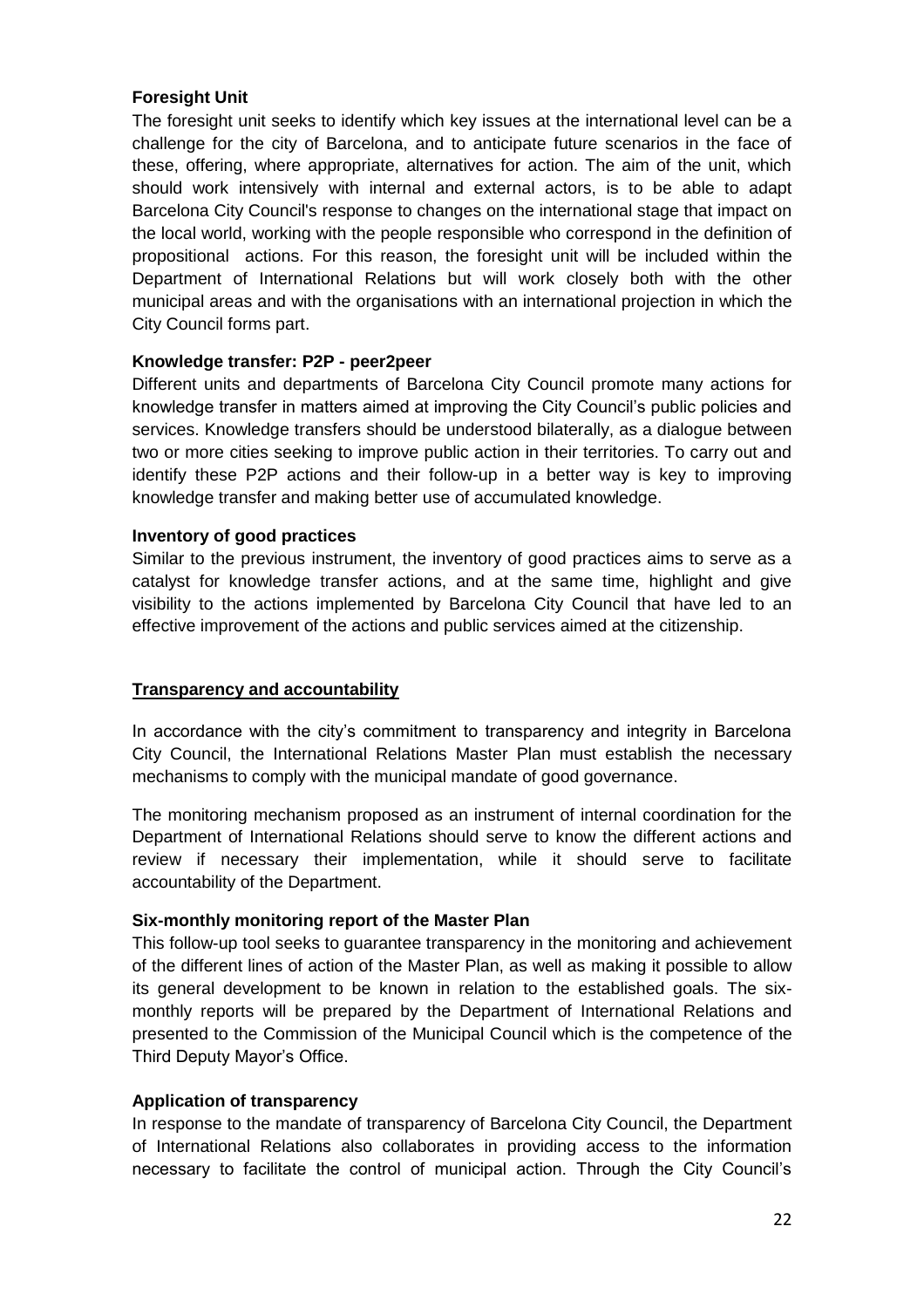Transparency Portal [\(https://ajuntament.barcelona.cat/transparencia/ca\)](https://ajuntament.barcelona.cat/transparencia/ca), the monitoring reports of the Master Plan and all the information that is considered relevant will be accessible on this website.

# **Use of the BCNROC- Barcelona City Council Open Knowledge Repository**

BCNROC is the Open Access institutional repository of Barcelona City Council, through which the City Council provides free access to its digital documents for public diffusion. The idea is to strengthen the participation of the Department of International Relations in the provision of information resources for the international action of Barcelona City Council, so that it can be collected, stored, managed and shared through this existing instrument. The BCNROC can incorporate not only internal information, but also external documentation of municipal interest, which can enrich the instrument with publications and research funded by the Department of International Relations, as well as other documentation that is considered of interest.

# **Communication**

An essential tool that provides visibility to the work of coordination, its cross-cutting nature, transparency and knowledge, is the communication. In order to achieve the goals of the Master Plan and enhance the spaces of interaction and impact of Barcelona in the world, work will be done on a communication strategy that serves both internally and externally. Identifying the priorities and helping their correct dissemination in the different international scenarios in which Barcelona City Council participates requires a strategic instrument that allows this shared communication.

The communication strategy that is defined must have the two main instruments currently available:

#### **Website space**

International Relations has its own space on the Barcelona Global website [\(https://ajuntament.barcelona.cat/relacionsinternacionalsicooperacio/ca\)](https://ajuntament.barcelona.cat/relacionsinternacionalsicooperacio/ca), which ensures a coherent and comprehensive view of the City Council's external action. The International Relations space should be strengthened so as to allow a more adequate visibility of the actions, initiatives and actions that are carried out in this area in Barcelona City Council. The website should be revitalized, incorporating existing instruments such as the plans of previous terms, our own publications or commissions for publication, the newsletter or other issues that are considered interesting and useful for the citizens.

#### **Newsletter**

The Barcelona International newsletter should be used to compile and report on the various actions, activities and information that the Department of International Relations considers to be a priority. Its access should be easy and open to all those who may be interested. Due to its thematic specificity, the use of other languages beyond the official ones can be valued, to guarantee its international diffusion in a smaller version or with a compilation newsletter prepared with less regularity.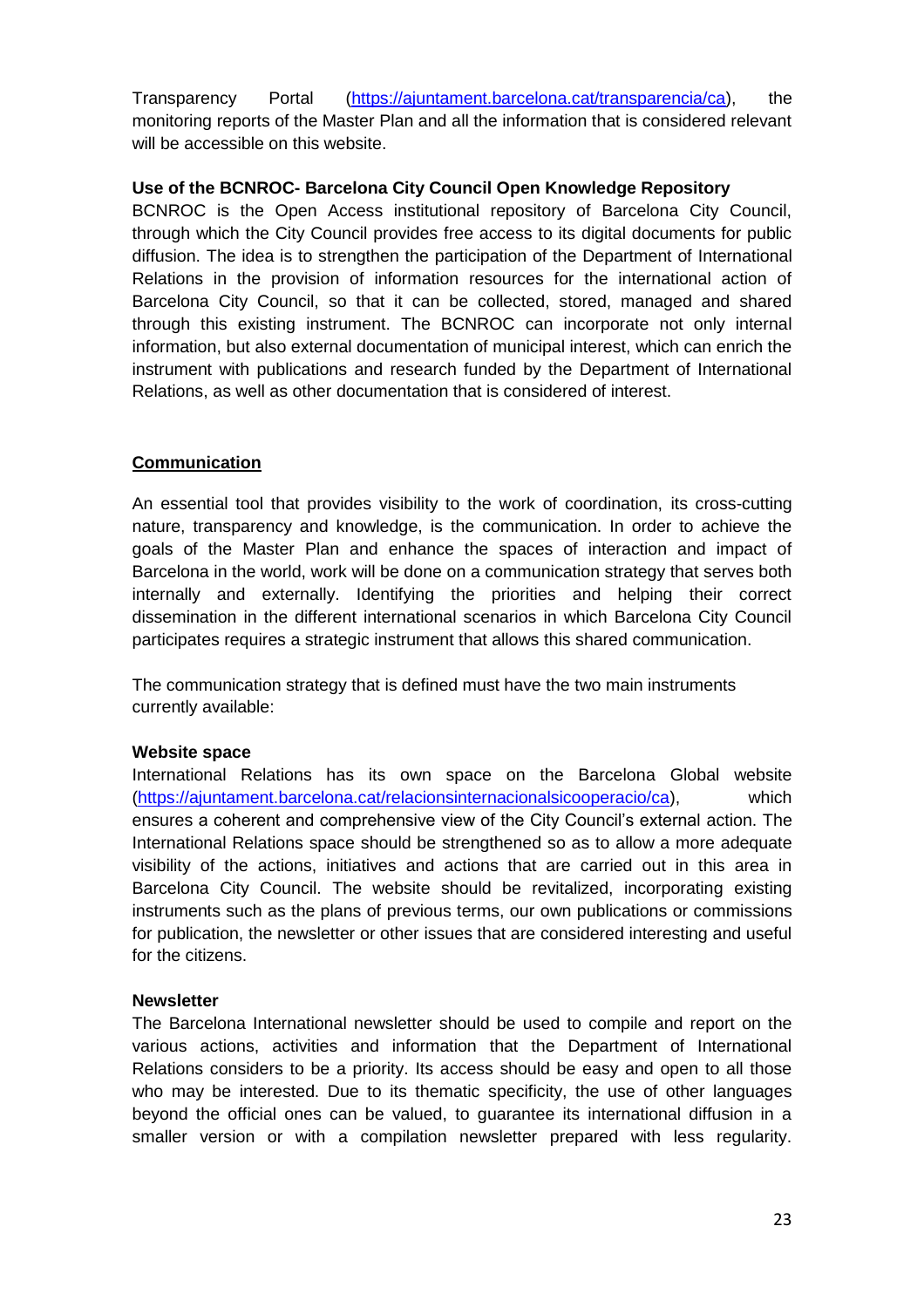# ANNEXES

# **International Networks of Cities**

### **UCLG, the global network of local and regional governments**

Barcelona is the headquarters of the world's leading organisation of cities, United Cities and Local Governments, created in 2004. UCLG has a global vocation and is organised on the basis of seven geographical areas and two more sections, the metropolitan and the regional. The aim of UCLG is to defend democracy and rights, and to represent local and regional governments in front of the international community, especially the United Nations, and to set out its interests and challenges in order to contribute to the challenges of the global agenda of development and in a very central way the 2030 Agenda.

### **Metropolis. The Metropolis Association brings together cities and urban areas with more than a million inhabitants around the world.**

Created in 1985, it has almost 140 members. It is the metropolitan section of United Cities and Local Governments (UCLG) and its aim is to contribute to tackling urban challenges. Its tools: training, debate, projects and giving international political visibility to metropolitan interests.

More specifically, Metropolis works to drive reflection on the evolution of metropolises, finding innovative solutions to metropolitan challenges, fostering metropolitan governance to reduce social and economic imbalances, and ultimately facilitating both mutual learning and knowledge sharing.

Barcelona presides over Metropolis Women and the Mayor is co-president of Metropolis as president of the AMB – the Metroplitan Area of Barcelona.

#### **MedCités, cooperation between cities in the Mediterranean**

MedCitées, created in Barcelona in 1991, was born and grew at the time of the definition of Euro-Mediterranean policy, as an initiative of the Mediterranean Environmental Technical Assistance Programme (METAP). Since its inception, it has been oriented towards sustainable urban development. Its Secretariat is based in the Barcelona Metropolitan Area and today has an important link with the Euro-Mediterranean institutional framework, including the UfM Secretariat, with which it has developed a relatively privileged relationship. The relations of its Secretariat with the different cities that make up the network, are very valuable, and also with the cities of our nearest surroundings.

MedCités is a consolidated urban network, with an important history of cooperation and a strong relationship with our local institutions. Its technical capabilities and the interaction between local knowledge and its applicability in the frameworks of cooperation is more than notable.

# **Iberoamerican Centre for Strategic Urban Development (CIDEU), Barcelona works with Ibero-America.**

CIDEU is the network of Ibero-American cities, based in Barcelona, whose aim is to promote strategic urban thinking, in order to anticipate changes and that this allows an improvement in the quality of life in cities.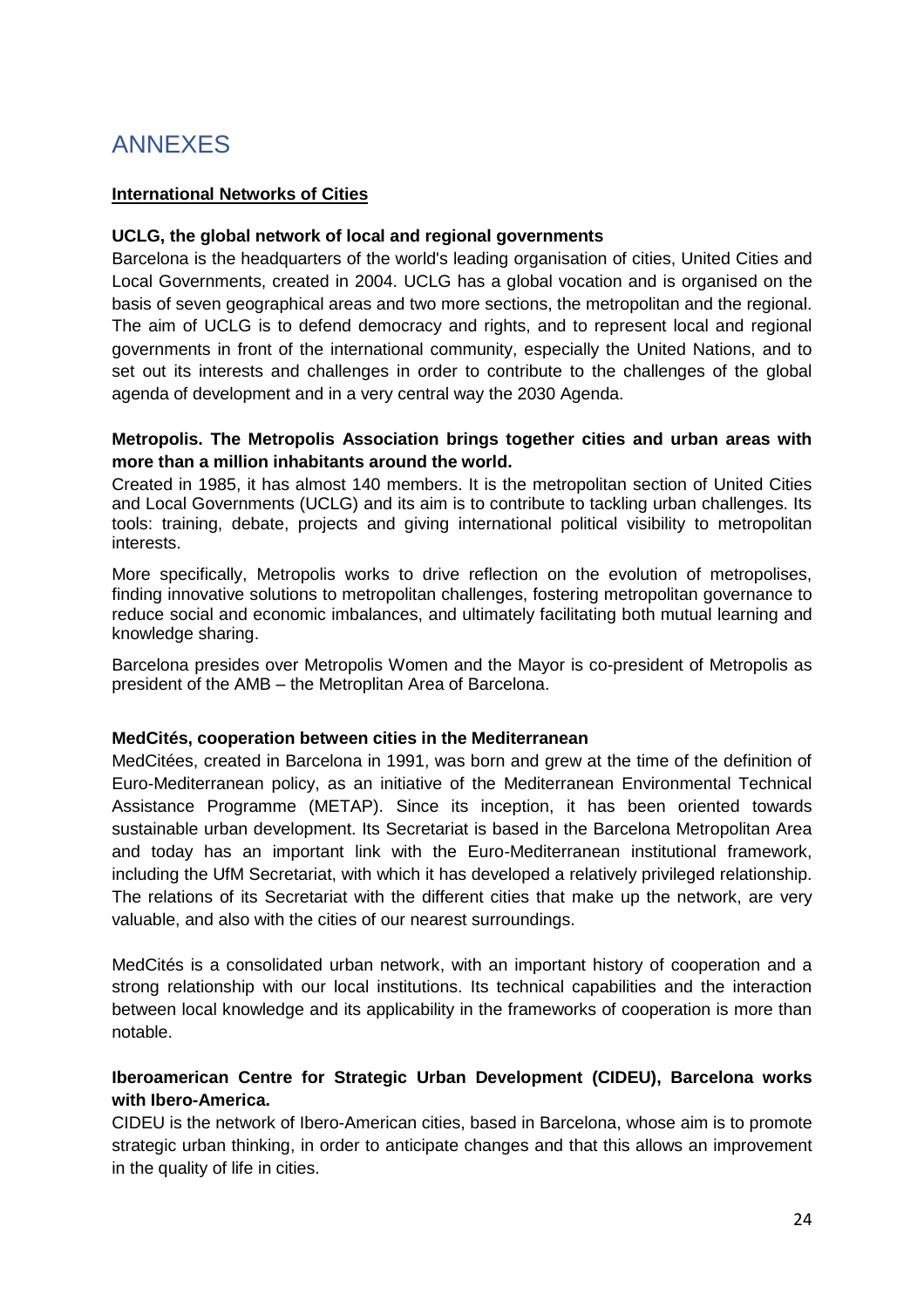Specifically, its work focuses on areas such as promoting the economic and social development of member cities; the development of methodologies for developing projects or the organisation of training courses aimed at professionals linked to the areas of governance and urban planning.

### **International Association of Educating Cities**

Founded in Barcelona in 1994, the International Association of Educating Cities aims to spread and promote the concept of the city as the backbone of democracy and citizenship. The specific and common goal is to work on projects and activities to improve the quality of life of the inhabitants. More specifically, it works to promote compliance with the principles of the Charter of Educating Cities: to promote specific collaborations and actions between cities, to dialogue and to collaborate with different national and international organizations.

The IAEC has about five hundred member cities worldwide and is structured on the basis of territorial networks. It has an International Bank of Documents that brings together the experiences of member cities in the various areas covered by the association.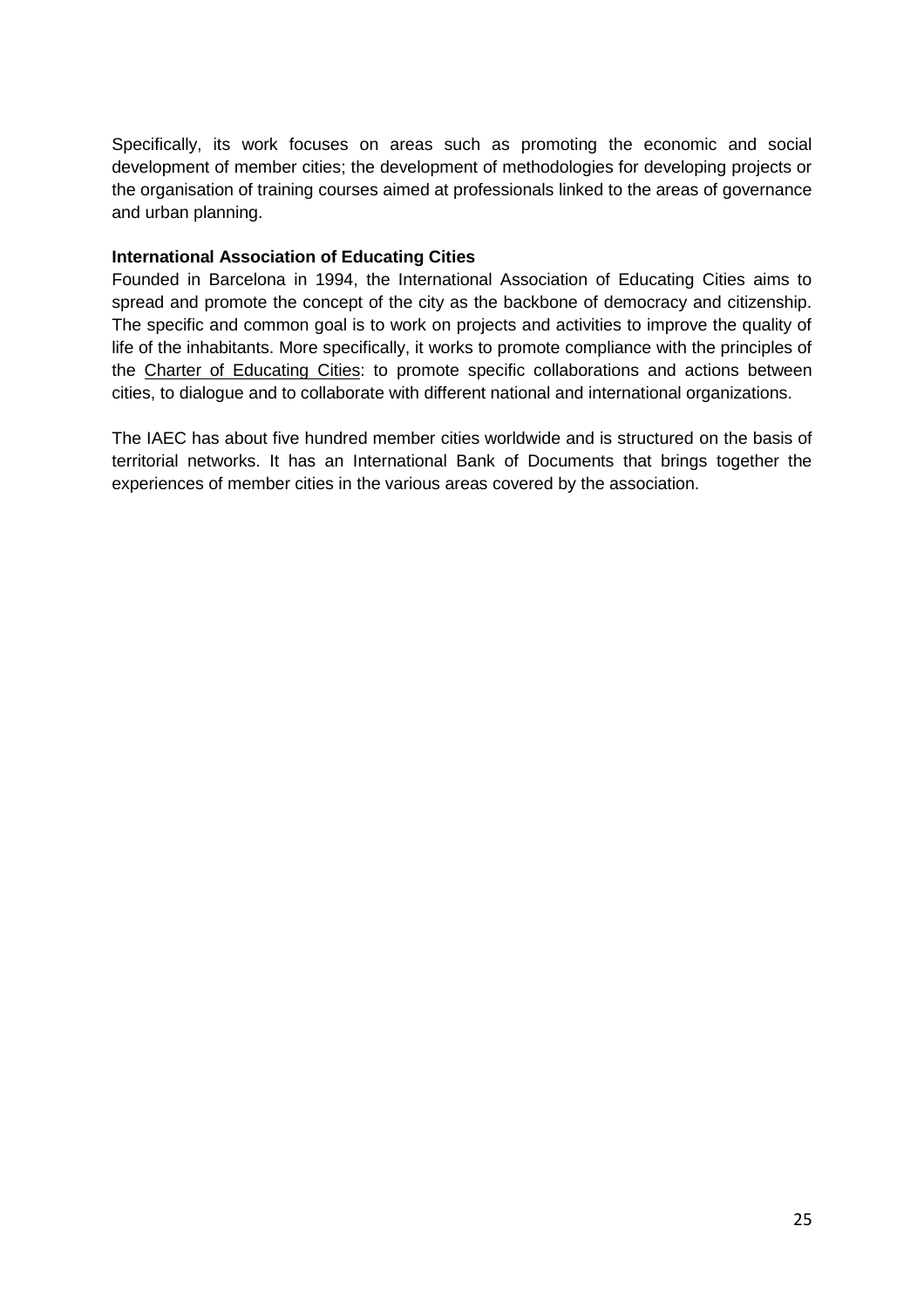# **International organisations and international study and research institutions present in Barcelona**

It is worth highlighting the presence of entities based in Barcelona, of which the City Council forms part, together with other state, regional or local administrations. **Casa Àsia** has become a benchmark for relations and exchanges with Asia-Pacific in the institutional, economic, cultural and educational fields, as well as working with Asian communities in our country. **Casa Amèrica Catalunya**, which is the result of the joining of several Americanist societies founded in Barcelona during the early years of the 20th century, is today a bridge of dialogue and an instrument of collaboration between institutions, groups and Latin America and Catalan society in various fields, especially that of cultural cooperation. Likewise, it is worth emphasising the role of the **European Institute of the Mediterranean (IEMed)** taking into account its action regarding the promotion of knowledge and cooperation within the Euro-Mediterranean scope and its alignment with the goals of the Barcelona Process of the Euro-Mediterranean Association and the Union for the Mediterranean.

Furthermore, there are also several internationally renowned study and research centres in Barcelona that bring fame to the city, including both the private and public spheres. In terms of research, the Barcelona Centre for International Affairs (**CIDOB**) stands out, which aims to inform and influence the management of local international performance and also be an international benchmark in Barcelona.

Other relevant entities, linked to the field of training, are the **Barcelona Institute of International Studies** (IBEI), created in 2004 to promote post-graduate research on international affairs, and the **Centre for International Studies** (CEI), established in 1987 with the aim of developing a professional body dedicated to diplomacy and international relations.

#### **International institutions present in Barcelona**

#### **UfM- Union for the Mediterranean**

As a successor to the regional cooperation project called the "Barcelona Process", and based on the fact that it started the Euro-Mediterranean summit held in the city in 1995, the Union for the Mediterranean established its headquarters in Barcelona in 2010. The intergovernmental body has 43 member states (of which 28 are from the European Union and 15 from the southern and eastern Mediterranean) and promotes Euro-Mediterranean cooperation through political dialogue and the development of various joint projects. The **Secretariat of the Union for the Mediterranean**, located in the Royal Palace of Pedralbes, is the first permanent intergovernmental institution aimed at cooperation in the region. It is responsible for the operational activities and collaborates with different international actors, contributing an important added value to the city of Barcelona thanks to the diverse opportunities carried out around the UfM (the PRIMA programme, for example, as mentioned as follows).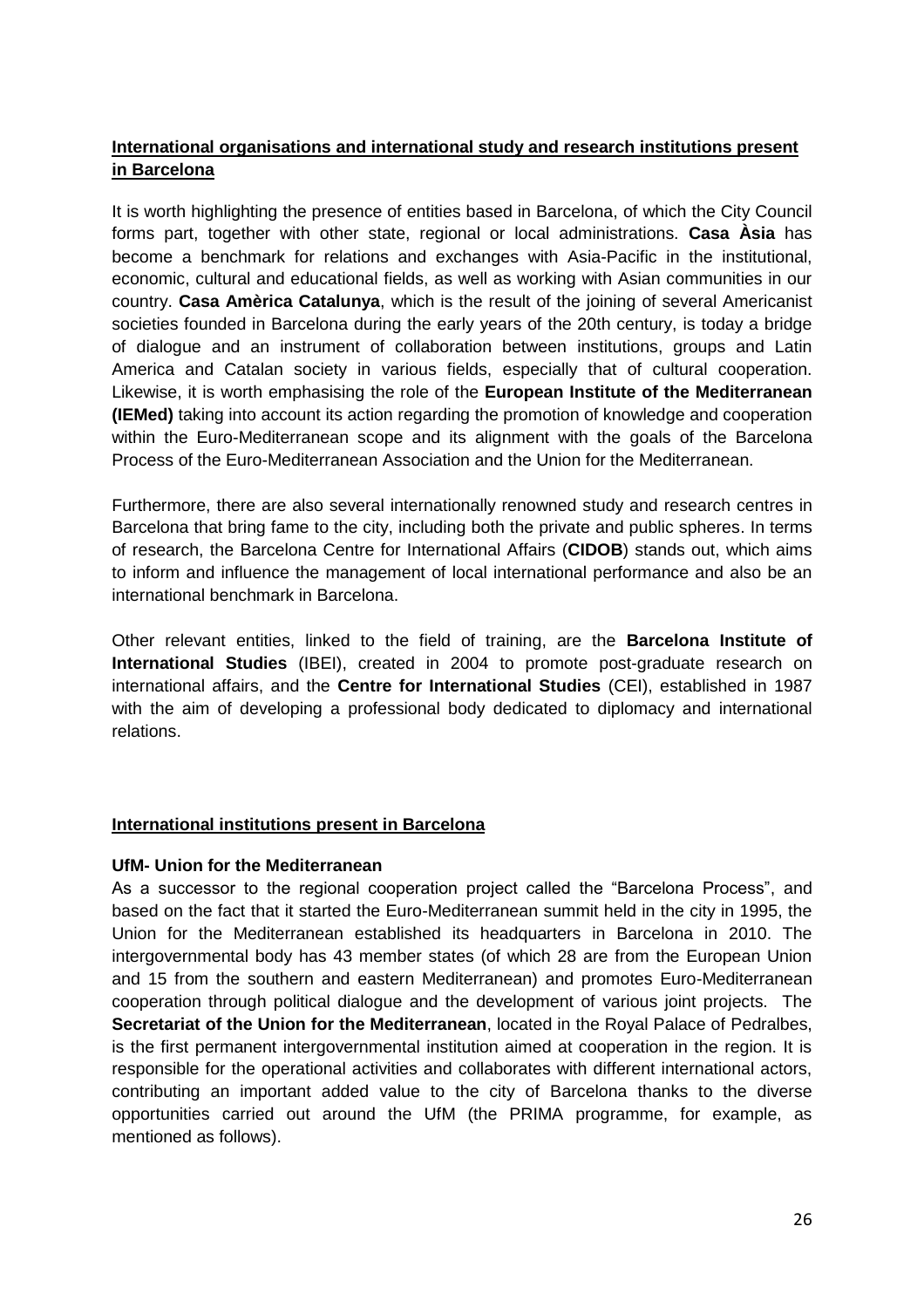#### **PRIMA - Partnership for Research and Innovation in the Mediterranean Area**

The attractive view of Barcelona as the Euro-Mediterranean capital is maintained nowadays. In the last quarter of 2017, the "**Partnership for Research and Innovation in the Mediterranean Area**" (PRIMA), was established in Barcelona. This organization is covered by Article 185 of the Treaty on European Union that allows for the structuring of cooperation between different European and non-European States associated with the European Commission Research Framework Programme. PRIMA is hosted in facilities of the Ministry of Economy, Industry and Competitiveness at the Polytechnic University of Barcelona. The choice of Barcelona as the headquarters for this structure has a direct relationship with the presence of the UfM (The Union for the Mediterranean), since the agreement between States was possible precisely, and only, due to this fact. In the current circumstances, this is of the utmost importance and it should be given visibility.

#### **European Forest Institute (EFI) – Mediterranean Regional Office**

An example of the choice of Barcelona based on the factor of being a Mediterranean capital on the one hand, and the opening of the spaces of the Complex of Sant Pau on the other, was the establishment in Barcelona, in 2007, of the **EFI Mediterranean Regional Office**. This is an international organisation, created by the European states, and EFIMED was its first regional office. It works for the sustainability of Mediterranean forests by connecting forest researchers, policy makers and various professionals in order to improve the management of the resilience of the forest ecosystem of the Mediterranean region.

#### **WHO – World Health Organisation**

Also established in the Complex of Sant Pau, the office of the **World Health Organisation for the strengthening of health systems** opened its doors in 1999. In order to manage the technical support for the financing of health systems and to contribute to the Inter-divisional programme on responses to noncommunicable diseases, this office collaborates directly with the member states of the European region, providing training courses and carrying out analyses at regional and national level.

#### **European Union - F4E- Fusion for Energy**

The EU body to manage the international ITER project on energy research in which several countries such as Russia, the United States, Japan and India are participating, opened its headquarters in the city of Barcelona in 2007 in the Diagonal Mar neighbourhood. Called **Fusion for Energy** (F4E), the agency is responsible for managing the corresponding contracts in the European Union for a period of 35 years. The major international weight of this agency in terms of scientific innovation, represents for Barcelona an important possibility to consolidate its role of desired leader in terms of energy transition.

#### **European Union - Representation of the European Commission**

The European Commission has established the **Representation of the European Commission in Catalonia and the Balearic Islands**, one of its regional offices, in the city of Barcelona. With the aim of providing information about the Commission and linking local interests with those of the Union, the Office has the functions of citizen attention, liaison with various local institutions and the media, and the organisation of public events. The European Commission's office in Barcelona brings the EU closer to the city, giving it greater relevance and international connection.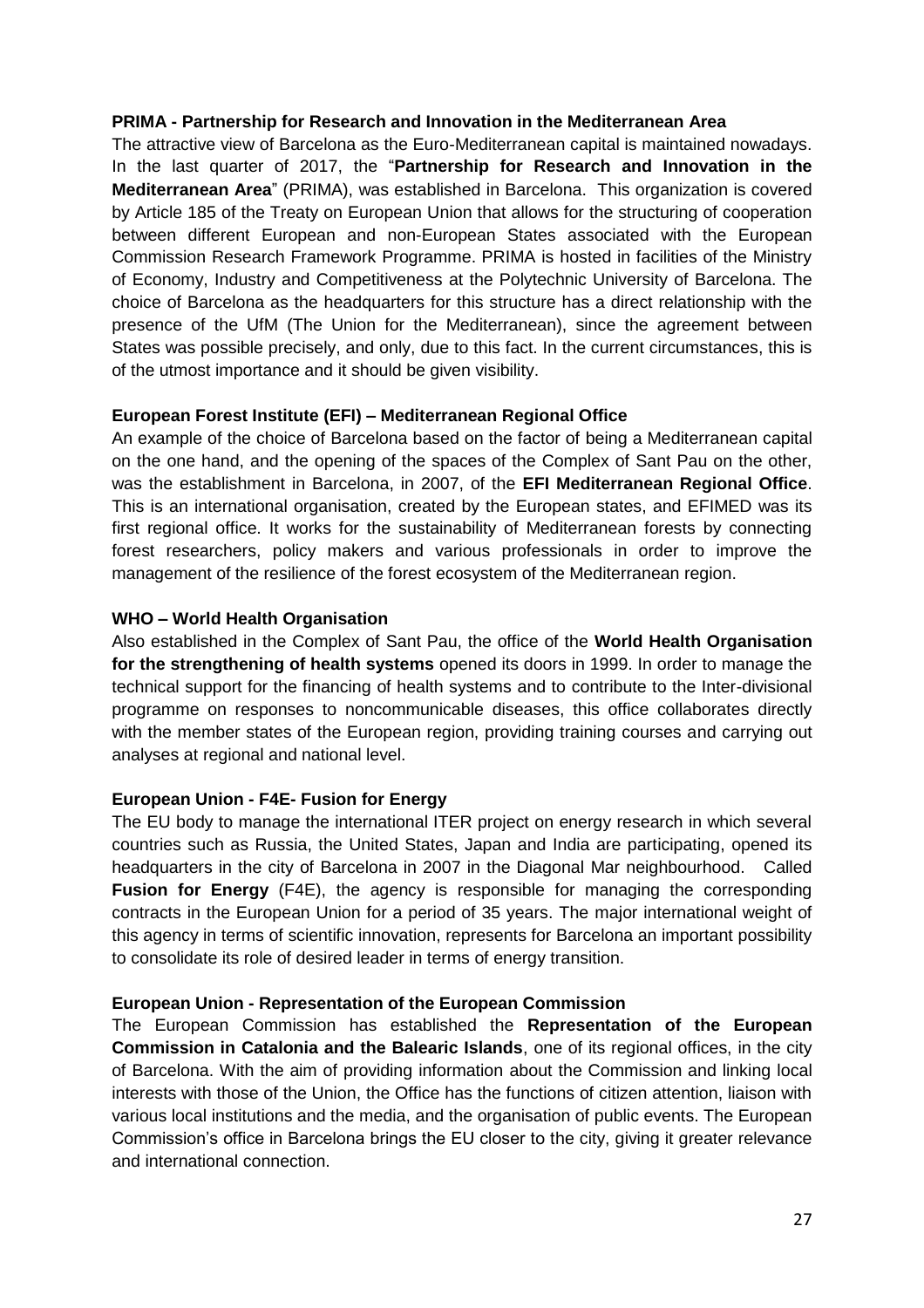#### **European Union - Office of the European Parliament**

In the same way as the European Commission, the European Parliament has also set up one of its agencies in Barcelona. Located on Passeig de Gràcia, the **European Parliament's Office** is essentially aimed at providing the public with information in order to inform citizens about the activities carried out by Parliament and the powers and decisions of MEPs at a regional level.

# **Other international actors present in Barcelona**

Under this heading, it is important to highlight the presence in Barcelona of the **UN-Habitat Urban Resilience Hub**. This programme aims to implement international cooperation projects to promote urban resilience and work with cities, universities, civil society and public institutions.

In relation to the academic sector, we can point out the **Global University Network for Innovation (GUNi),** which is made up of hundreds of members from 80 countries, with several regional offices spread over five different continents, but whose headquarters is located in the city of Barcelona.

Beyond the institutional framework and territorial cooperation, there are other bodies present in the city that, from the social and private spheres, work with this international vision. Examples are the **Barcelona Knowledge Hub**, the Office of the Southern Mediterranean of Europe and the Mediterranean of the **Academia Europaea**, based at the Institut d'Estudis Catalans; the **Euro-Mediterranean Women's Foundation** based at IEMED; **ASCAME**, the Association of Mediterranean Chambers of Commerce with its headquarters in the Barcelona Chamber of Commerce and which organises, with the Secretariat of the UfM, the Mediterranean Economic Week in Barcelona.

The city also has a framework of entities that belong to different Euro-Mediterranean networks. By way of example only, it is necessary to mention the entities of the city that form part of the **Euromed Rights** network, the Universities in **EMUNI** (The Euro-Mediterranean University, a project of the UfM, based in Piran, Slovenia), or other civil society organisations such as the **Anna Lindh Foundation** itself. Also particularly relevant is the **EuroMeSCo network**, which currently has 105 think tanks and research centres in 32 Euromed countries, specialising in security, economic development and migration. The IEMed, which has been leading this network since 2010, is its headquarters and permanent secretariat.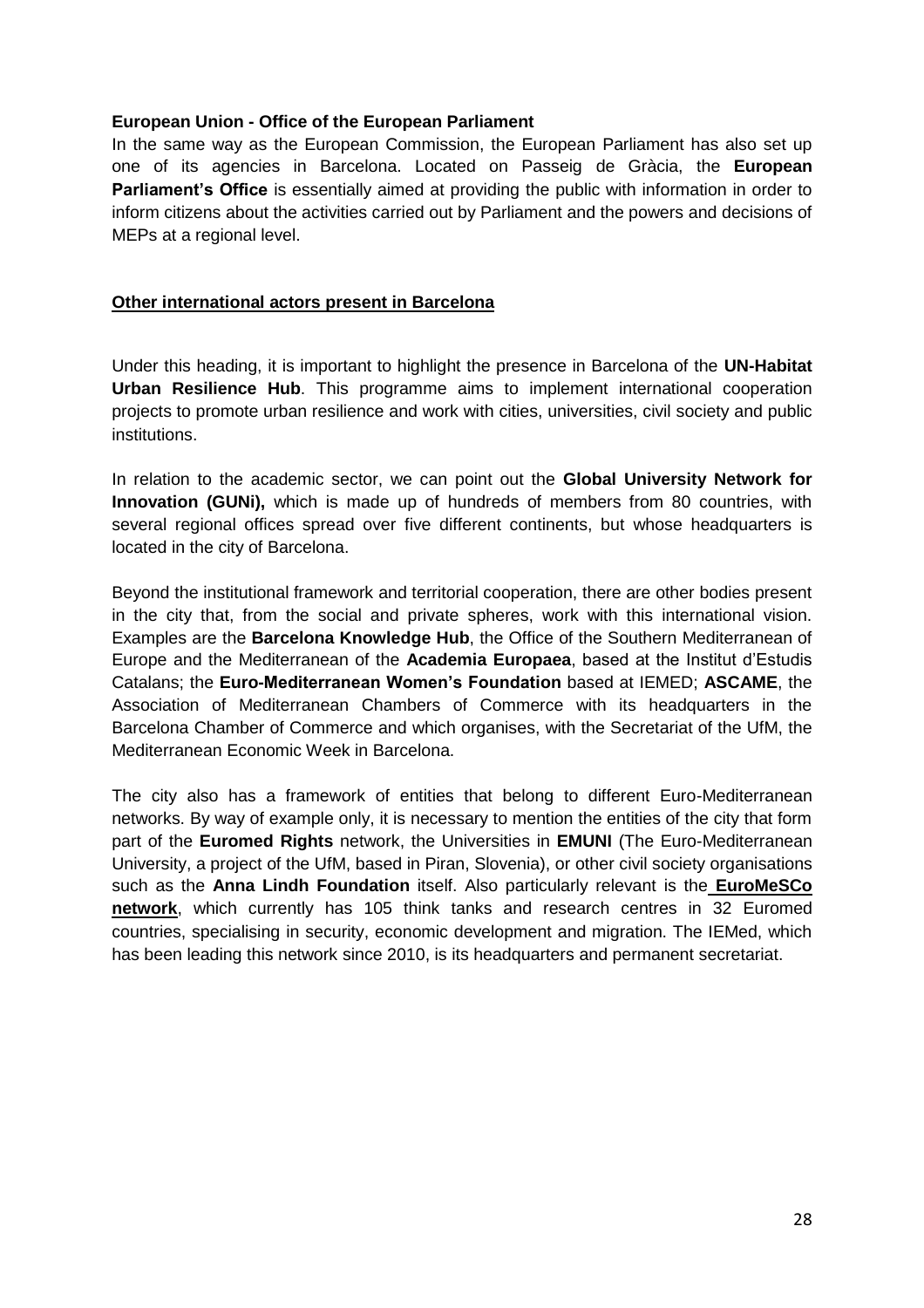# **Consular corps of Barcelona**

With the aim of promoting Barcelona's international presence, the City Council works bilaterally with the consular bodies present in the city. After Hong Kong, New York and Hamburg, Barcelona is the fourth non-capital city of a state with the most consular representation in the world. There are 90 consulates in Barcelona from all around the world:

- Consulate [of the Republic of Albania](http://sac.gencat.cat/sacgencat/AppJava/organisme_fitxa.jsp?codi=2015396)
- Consulate [General of the Federal Republic of Germany](http://sac.gencat.cat/sacgencat/AppJava/organisme_fitxa.jsp?codi=2000807)
- Consulate [General of Algeria](http://sac.gencat.cat/sacgencat/AppJava/organisme_fitxa.jsp?codi=2015606)
- **Consulate [General of the Argentine Republic](http://sac.gencat.cat/sacgencat/AppJava/organisme_fitxa.jsp?codi=2000809)**
- **[Honorary Consulate of Australia](http://sac.gencat.cat/sacgencat/AppJava/organisme_fitxa.jsp?codi=2015607)**
- [Honorary Consulate](http://sac.gencat.cat/sacgencat/AppJava/organisme_fitxa.jsp?codi=2000811) General of Austria
- Honorary Consulate [General of Bangladesh](http://sac.gencat.cat/sacgencat/AppJava/organisme_fitxa.jsp?codi=2000812)
- Consulate [General of Belgium](http://sac.gencat.cat/sacgencat/AppJava/organisme_fitxa.jsp?codi=2000813)
- [Honorary Consulate](http://sac.gencat.cat/sacgencat/AppJava/organisme_fitxa.jsp?codi=2000814) of Belize
- [Honorary Consulate](http://sac.gencat.cat/sacgencat/AppJava/organisme_fitxa.jsp?codi=2000815) of the Republic of Benin
- Consulate [of the Republic of Belarus](http://sac.gencat.cat/sacgencat/AppJava/organisme_fitxa.jsp?codi=2015608)
- Consulate [General of the Bolivian Republic](http://sac.gencat.cat/sacgencat/AppJava/organisme_fitxa.jsp?codi=2000816)
- **[Honorary Consulate](http://sac.gencat.cat/sacgencat/AppJava/organisme_fitxa.jsp?codi=2008590) of Bosnia and Hercegovina**
- Consulate [General of](http://sac.gencat.cat/sacgencat/AppJava/organisme_fitxa.jsp?codi=2000817) Brazil
- [Honorary Consulate](http://sac.gencat.cat/sacgencat/AppJava/organisme_fitxa.jsp?codi=2015587) of Burkina Faso
- [Consulate](http://sac.gencat.cat/sacgencat/AppJava/organisme_fitxa.jsp?codi=2009011) of Canada
- Consulate [General of Colombia](http://sac.gencat.cat/sacgencat/AppJava/organisme_fitxa.jsp?codi=2000819)
- Honorary Consulate [of the Republic of Korea](http://sac.gencat.cat/sacgencat/AppJava/organisme_fitxa.jsp?codi=2000820)
- **[Honorary Consulate](http://sac.gencat.cat/sacgencat/AppJava/organisme_fitxa.jsp?codi=2007098) of the Ivory Coast**
- **[Honorary Consulate](http://sac.gencat.cat/sacgencat/AppJava/organisme_fitxa.jsp?codi=2000822) of Costa Rica**
- [Honorary Consulate of the Republic of Croatia](http://sac.gencat.cat/sacgencat/AppJava/organisme_fitxa.jsp?codi=2011252)
- Consulate [General of](http://sac.gencat.cat/sacgencat/AppJava/organisme_fitxa.jsp?codi=2000823) Cuba
- Consulate [General of Denmark](http://sac.gencat.cat/sacgencat/AppJava/organisme_fitxa.jsp?codi=2000824)
- Consulate [General of the Republic of Ecuador](http://sac.gencat.cat/sacgencat/AppJava/organisme_fitxa.jsp?codi=2000826)
- Consulate [General of the United Arab Emirates](http://sac.gencat.cat/sacgencat/AppJava/organisme_fitxa.jsp?codi=2015610)
- Honorary Consulate [of the Slovak Republic](http://sac.gencat.cat/sacgencat/AppJava/organisme_fitxa.jsp?codi=2000827)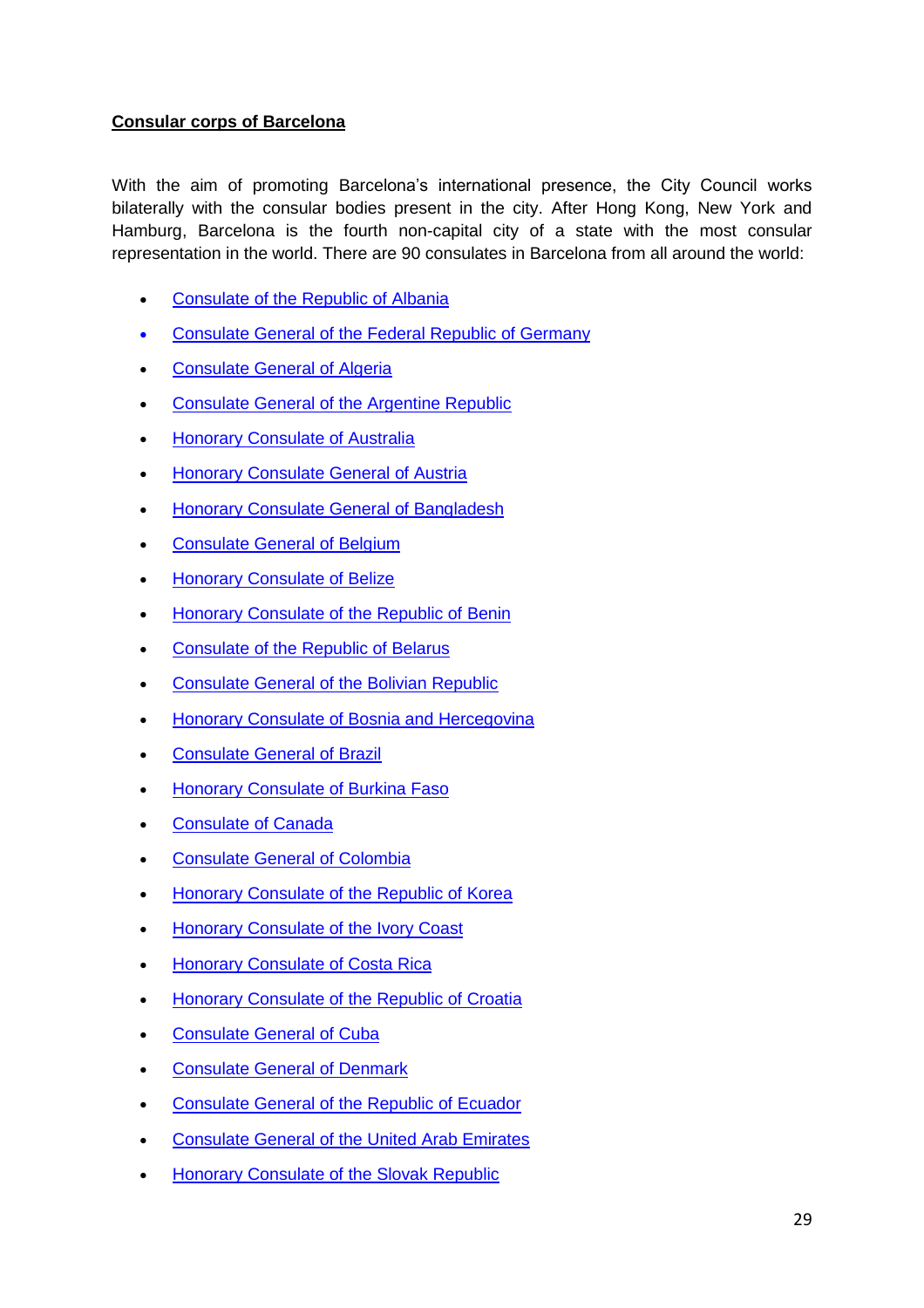- Consulate [General of the Republic of Slovenia](http://sac.gencat.cat/sacgencat/AppJava/organisme_fitxa.jsp?codi=2000828)
- Consulate [General of the United States of America](http://sac.gencat.cat/sacgencat/AppJava/organisme_fitxa.jsp?codi=2000829)
- **Consulate [General of Estonia](http://sac.gencat.cat/sacgencat/AppJava/organisme_fitxa.jsp?codi=2010063)**
- **Consulate [General of the Philippines](http://sac.gencat.cat/sacgencat/AppJava/organisme_fitxa.jsp?codi=2000831)**
- Consulate [General of Finland](http://sac.gencat.cat/sacgencat/AppJava/organisme_fitxa.jsp?codi=2000832)
- Consulate [General of France](http://sac.gencat.cat/sacgencat/AppJava/organisme_fitxa.jsp?codi=2000833)
- **Honorary Consulate [of the Republic of Gambia](http://sac.gencat.cat/sacgencat/AppJava/organisme_fitxa.jsp?codi=2000835)**
- Consulate [of Georgia](http://sac.gencat.cat/sacgencat/AppJava/organisme_fitxa.jsp?codi=2015611)
- **[Honorary Consulate](http://sac.gencat.cat/sacgencat/AppJava/organisme_fitxa.jsp?codi=2002956) of Greece**
- **[Honorary Consulate](http://sac.gencat.cat/sacgencat/AppJava/organisme_fitxa.jsp?codi=2000836) of Guatemala**
- Consulate [of the Republic of](http://sac.gencat.cat/sacgencat/AppJava/organisme_fitxa.jsp?codi=2011956) Guinea Bissau
- **Honorary [Consulateof the Republic of](http://sac.gencat.cat/sacgencat/AppJava/organisme_fitxa.jsp?codi=2007100) Guinea Conakry**
- **Honorary Consulate [of the Republic of Haiti](http://sac.gencat.cat/sacgencat/AppJava/organisme_fitxa.jsp?codi=2007101)**
- Consulate [General of Honduras](http://sac.gencat.cat/sacgencat/AppJava/organisme_fitxa.jsp?codi=2011010)
- Consulate [General of the Republic of Hungary](http://sac.gencat.cat/sacgencat/AppJava/organisme_fitxa.jsp?codi=2000839)
- [Honorary Consulate](http://sac.gencat.cat/sacgencat/AppJava/organisme_fitxa.jsp?codi=2000841) of India
- Consulate [General of Ireland](http://sac.gencat.cat/sacgencat/AppJava/organisme_fitxa.jsp?codi=2000843)
- Consulate [General of Iceland](http://sac.gencat.cat/sacgencat/AppJava/organisme_fitxa.jsp?codi=2000844)
- Consulate [Honorari of Israel](http://sac.gencat.cat/sacgencat/AppJava/organisme_fitxa.jsp?codi=2015673)
- Consulate [General of Italy](http://sac.gencat.cat/sacgencat/AppJava/organisme_fitxa.jsp?codi=2000846)
- Consulate [General of Japan](http://sac.gencat.cat/sacgencat/AppJava/organisme_fitxa.jsp?codi=2000848)
- [Honorary Consulate](http://sac.gencat.cat/sacgencat/AppJava/organisme_fitxa.jsp?codi=2010751) of the Republic of Kazakhstan
- Diplomatic Representation of Liechtenstein Consulate General of Switzerland
- [Honorary Consulate of the Grand Duchy of](http://sac.gencat.cat/sacgencat/AppJava/organisme_fitxa.jsp?codi=2000851) Luxembourg
- [Honorary Consulate](http://sac.gencat.cat/sacgencat/AppJava/organisme_fitxa.jsp?codi=2000852) of Madagascar
- Consulate [General of Malaysia](http://sac.gencat.cat/sacgencat/AppJava/organisme_fitxa.jsp?codi=2000853)
- Consulate [General of the Kingdom of Morocco](http://sac.gencat.cat/sacgencat/AppJava/organisme_fitxa.jsp?codi=2000854)
- Honorary Consulate [of the Republic of Mauritius](http://sac.gencat.cat/sacgencat/AppJava/organisme_fitxa.jsp?codi=2000855)
- Consulate [General of Mexico](http://sac.gencat.cat/sacgencat/AppJava/organisme_fitxa.jsp?codi=2000856)
- Consulate [General of](http://sac.gencat.cat/sacgencat/AppJava/organisme_fitxa.jsp?codi=2000857) Monaco
- [Honorary Consulate](http://sac.gencat.cat/sacgencat/AppJava/organisme_fitxa.jsp?codi=2011329) of Mongolia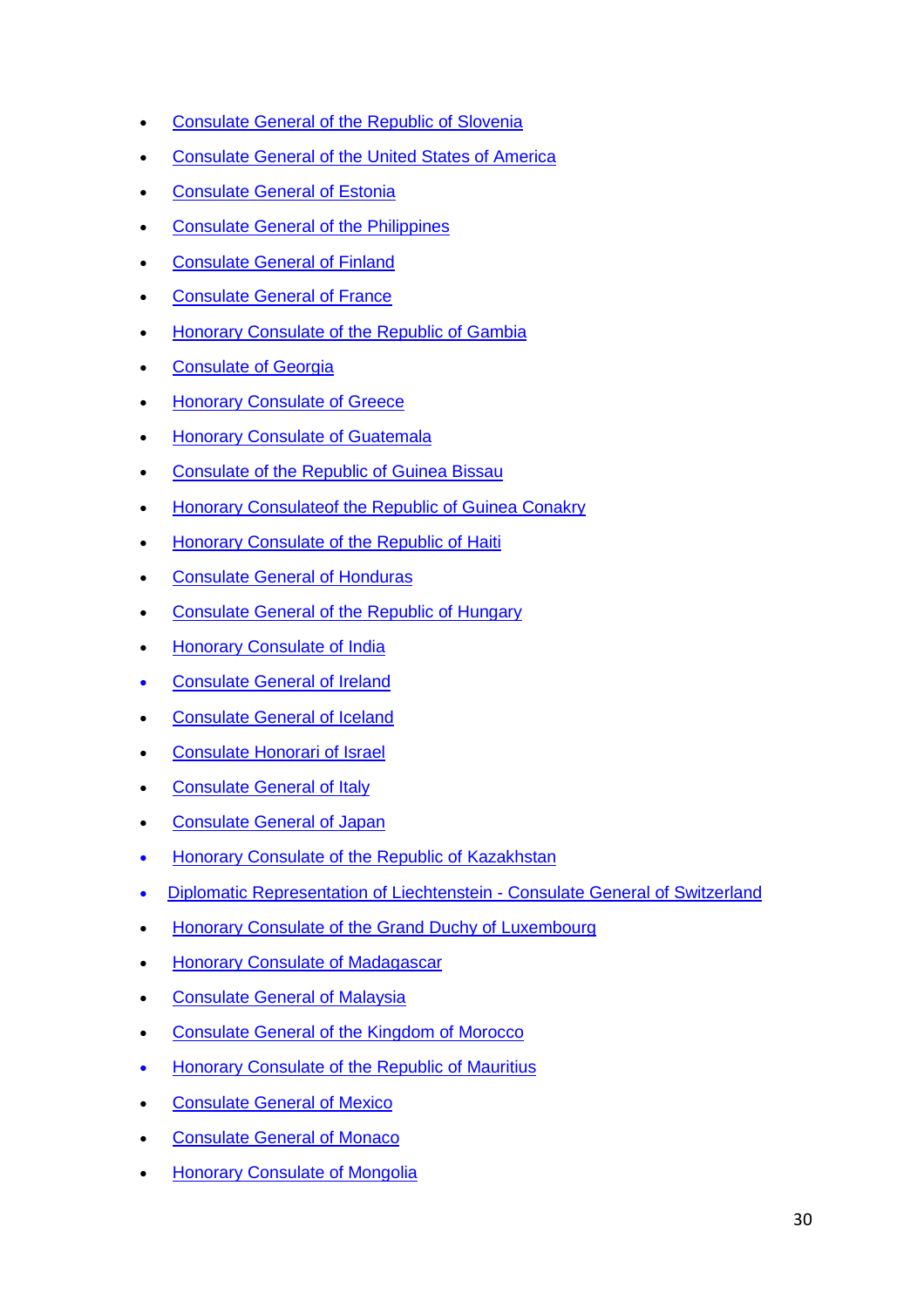- Consulate [General of](http://sac.gencat.cat/sacgencat/AppJava/organisme_fitxa.jsp?codi=2000858) Nepal
- Consulate [General of the Republic of](http://sac.gencat.cat/sacgencat/AppJava/organisme_fitxa.jsp?codi=2000859) Nicaragua
- Consulate [General of Norway](http://sac.gencat.cat/sacgencat/AppJava/organisme_fitxa.jsp?codi=2000860)
- [Honorary Consulate of New Zealand](http://sac.gencat.cat/sacgencat/AppJava/organisme_fitxa.jsp?codi=2000861)
- [Honrary Consulate](http://sac.gencat.cat/sacgencat/AppJava/organisme_fitxa.jsp?codi=2000862) of the Netherlands
- Consulate [General of the Islamic Republic of Pakistan](http://sac.gencat.cat/sacgencat/AppJava/organisme_fitxa.jsp?codi=2000863)
- Consulate [General of](http://sac.gencat.cat/sacgencat/AppJava/organisme_fitxa.jsp?codi=2000864) Panama
- Consulate [General of the Republic of Paraguay](http://sac.gencat.cat/sacgencat/AppJava/organisme_fitxa.jsp?codi=2000865)
- Consulate [General of](http://sac.gencat.cat/sacgencat/AppJava/organisme_fitxa.jsp?codi=2000866) Peru
- Consulate [General of the Polish Republic](http://sac.gencat.cat/sacgencat/AppJava/organisme_fitxa.jsp?codi=2000868)
- Consulate [General of](http://sac.gencat.cat/sacgencat/AppJava/organisme_fitxa.jsp?codi=2000867) Portugal
- Consulate [General of](http://sac.gencat.cat/sacgencat/AppJava/organisme_fitxa.jsp?codi=2015846) Qatar
- Consulate [General of the United Kingdom](http://sac.gencat.cat/sacgencat/AppJava/organisme_fitxa.jsp?codi=2000869)
- **Consulate [General of the Dominican Republic](http://sac.gencat.cat/sacgencat/AppJava/organisme_fitxa.jsp?codi=2000825)**
- Consulate [General of Romania](http://sac.gencat.cat/sacgencat/AppJava/organisme_fitxa.jsp?codi=2011260)
- **Consulate [General of the Russian Federation](http://sac.gencat.cat/sacgencat/AppJava/organisme_fitxa.jsp?codi=2000830)**
- Consulate [General of the Republic of](http://sac.gencat.cat/sacgencat/AppJava/organisme_fitxa.jsp?codi=2015614) Salvador
- Honorary Consulate [General of the Republic of](http://sac.gencat.cat/sacgencat/AppJava/organisme_fitxa.jsp?codi=2000871) Senegal
- **Consulate [General of the](http://sac.gencat.cat/sacgencat/AppJava/organisme_fitxa.jsp?codi=2000840) Seychelles**
- **Honorary Consulate [General of the Republic of Singapore](http://sac.gencat.cat/sacgencat/AppJava/organisme_fitxa.jsp?codi=2011955)**
- [Honorary Consulate of the Democratic Socialist Republic of](http://sac.gencat.cat/sacgencat/AppJava/organisme_fitxa.jsp?codi=2000874) Sri Lanka
- **Consulate [General of Sweden](http://sac.gencat.cat/sacgencat/AppJava/organisme_fitxa.jsp?codi=2000875)**
- Consulate [General of Switzerland](http://sac.gencat.cat/sacgencat/AppJava/organisme_fitxa.jsp?codi=2000876)
- Honorary Consulate [of the Czech Republic](http://sac.gencat.cat/sacgencat/AppJava/organisme_fitxa.jsp?codi=2011784)
- [Honorary Consulate](http://sac.gencat.cat/sacgencat/AppJava/organisme_fitxa.jsp?codi=2000878) of the Republic of Togo
- Consulate [General of the Turkish Republic](http://sac.gencat.cat/sacgencat/AppJava/organisme_fitxa.jsp?codi=2000880)
- Consulate [General of Ukraine](http://sac.gencat.cat/sacgencat/AppJava/organisme_fitxa.jsp?codi=2011373)
- Honorary Consulate [of the Republic of Uganda](http://sac.gencat.cat/sacgencat/AppJava/organisme_fitxa.jsp?codi=2000870)
- Consulate [General of Uruguay](http://sac.gencat.cat/sacgencat/AppJava/organisme_fitxa.jsp?codi=2000883)
- Consulate [General of the Republic of](http://sac.gencat.cat/sacgencat/AppJava/organisme_fitxa.jsp?codi=2011374) Uzbekistan
- Consulate [General of the Bolivian Republic of Venezuela](http://sac.gencat.cat/sacgencat/AppJava/organisme_fitxa.jsp?codi=2000884)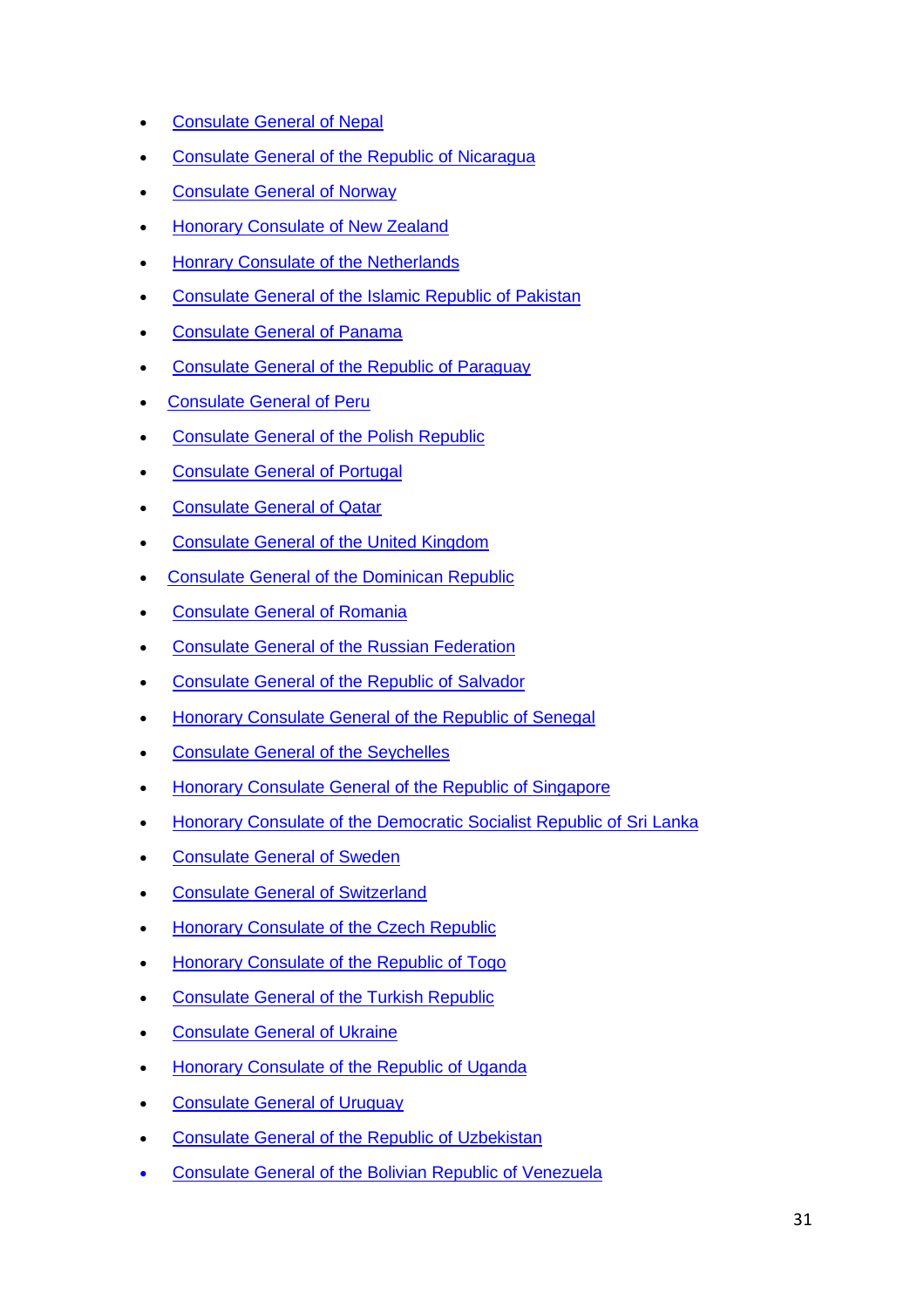- **Consulate [General of Chile](http://sac.gencat.cat/sacgencat/AppJava/organisme_fitxa.jsp?codi=2000885)**
- **•** Consulate [General of the Popular Republic of China](http://sac.gencat.cat/sacgencat/AppJava/organisme_fitxa.jsp?codi=2000886)
- [Honorary Consulate](http://sac.gencat.cat/sacgencat/AppJava/organisme_fitxa.jsp?codi=2015015) of Cyprus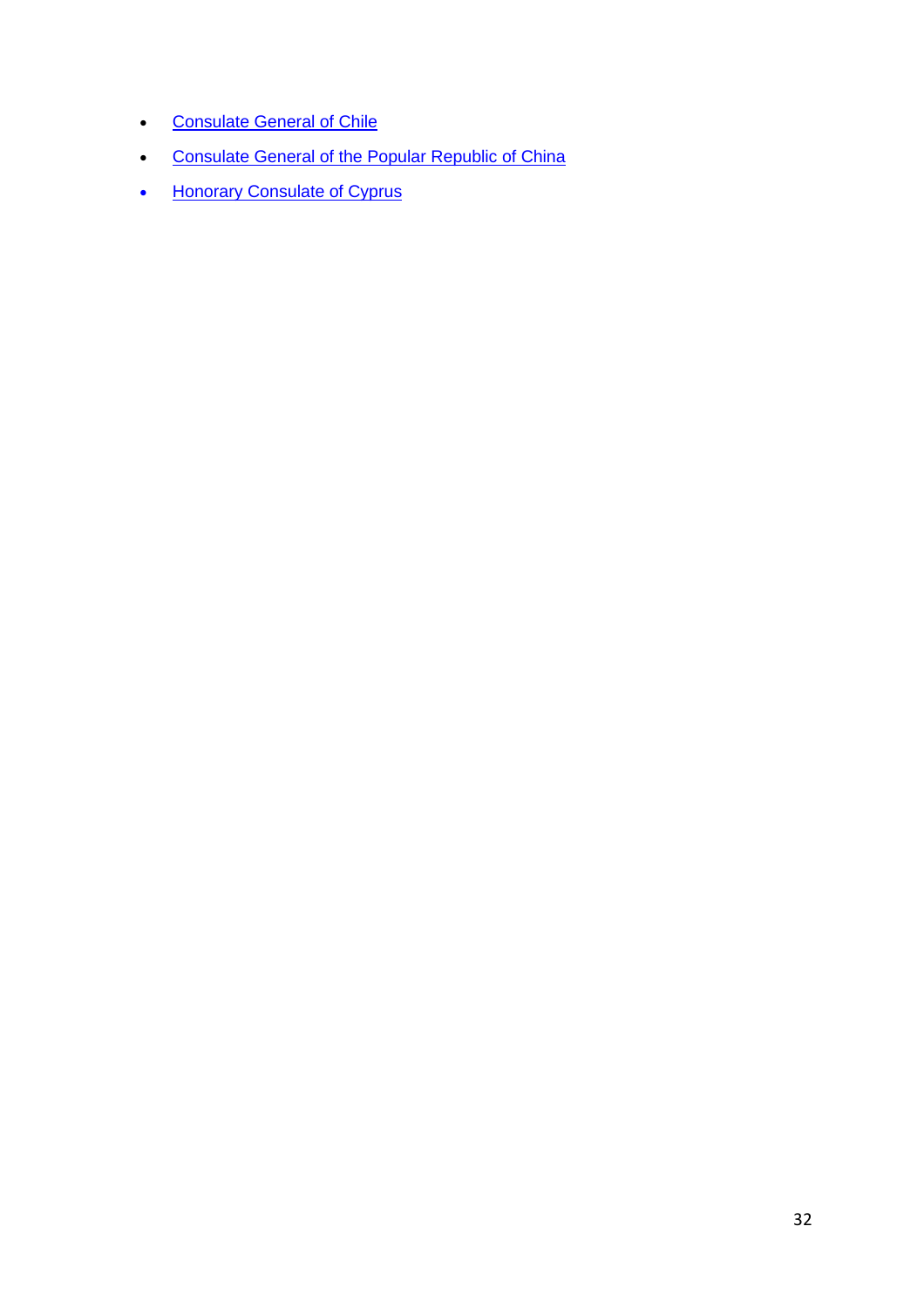# **Networks, associations and organisation of which Barcelona City Council forms part**

Barcelona City Council currently forms part of 41 international networks and associations with which the city strengthens local causes globally. These are:

- Airport Regions Conference (ARC) [\[www.airportregions.org\]](http://www.airportregions.org/)
- International Association of Educating Cities (IAEC) [\[www.edcities.org\]](http://www.edcities.org/)
- Association of Film Commissioners International (AFCI) [\[www.afci.org\]](http://www.afci.org/)
- Association International Villes et Ports The Worldwide Network of Port Cities (AIVP) [\[www.aivp.org\]](http://www.aivp.org/)
- Association of Cities and Regions for Recycling and Sustainable Resource management (ACR+) [\[www.acrplus.org\]](http://www.acrplus.org/)
- Association Trans Europe TGV Rhin-Rhone-Mediterranée [\[www.transeuropetgv.net\]](http://www.transeuropetgv.net/)
- C40 Cities Climate Leadership Group [\[www.c40cities.org\]](http://www.c40cities.org/)
- United Cities and Local Governments (UCLG) [\[www.uclg.org\]](http://www.uclg.org/)
- Ibero-American Centre for Urban Strategic Development (CIDEU) [\[www.cideu.org\]](http://www.cideu.org/)
- Committee of Cities and Agglomerations for the High Speed and Rail Interconnection of the Mediterranean Corridor [website not available]
- Catalan Council of European Movement [\[www.ccmeur.cat\]](http://www.ccmeur.cat/)
- The Council of European Municipalities and Regions (CEMR) [\[www.ccre.org\]](http://www.ccre.org/)
- Energy-Cities [\[www.energy-cities.eu\]](http://www.energy-cities.eu/)
- ESINET [\[www.esinet.ebn.be\]](http://www.esinet.ebn.be/)
- **Eurocities** [\[www.eurocities.eu\]](http://www.eurocities.eu/)
- European BIC Network (EBN) [\[www.ebn.be\]](http://www.ebn.be/)
- European Network of Policewomen [\[www.enp.nl\]](http://www.enp.nl/)
- European Forum for Urban Security (EFUS) [\[www.efus.eu\]](http://www.efus.eu/)
- Global Growth Network [\[www.cicom.fr\]](http://www.cicom.fr/)
- Local Governments for Sustainability (ICLEI) [\[www.iclei.org\]](http://www.iclei.org/)
- IMPACTS Europe Information Management Policies Assessment for City Transportation [\[www.impacts.org\]](http://www.impacts.org/)
- International Association of Science Parks (IASP) [\[www.iasp.ws\]](http://www.iasp.ws/)
- Living Labs Global (ENOLL) [\[www.openlivinglabs.eu\]](http://www.openlivinglabs.eu/)
- Major Cities of Europe [\[www.majorcities.eu\]](http://www.majorcities.eu/)
- Mayors for Peace [\[www.mayorsforpeace.org\]](http://www.mayorsforpeace.org/)
- MENON [\[www.menon.org\]](http://www.menon.org/)
- Metropolis [\[www.metropolis.org/\]](http://www.metropolis.org/)
- Milan Urban Food Policy Pact-UFPP [\[www.milanurbanfoodpolicypact.org\]](http://www.milanurbanfoodpolicypact.org/)